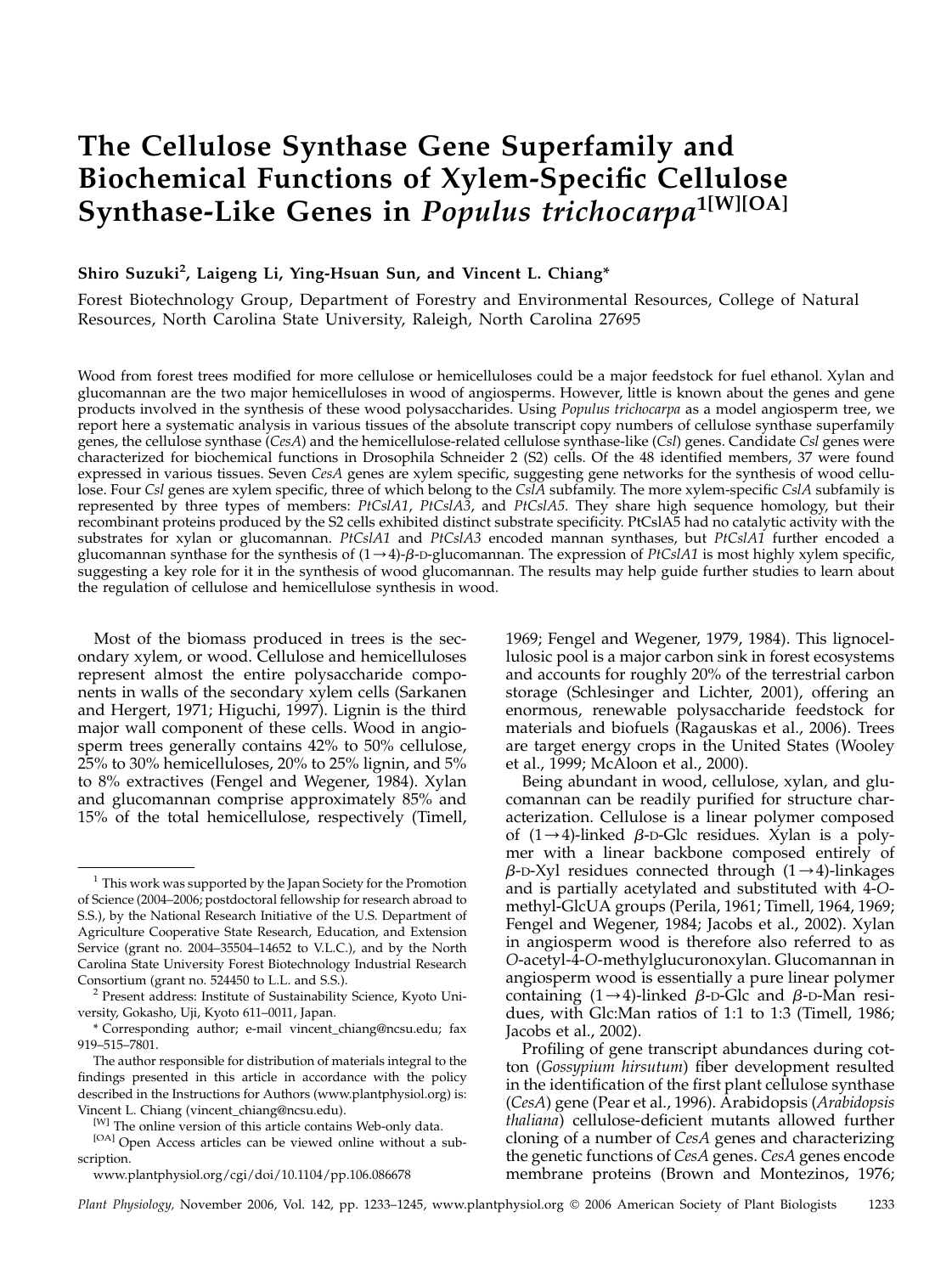Kimura et al., 1999; Dhugga, 2001; Doblin et al., 2002). Among the 10 CesA genes identified in the Arabidopsis genome (Richmond and Somerville, 2000), AtCesA8, AtCesA7, and AtCesA4, corresponding to irx1, irx3, and irx5 mutants, are believed to coordinate cellulose biosynthesis in the secondary walls (Taylor et al., 1999, 2000, 2003; Gardiner et al., 2003). Biochemical functions of CesA genes have not been determined, nor has plant cellulose synthase activity been demonstrated (Doblin et al., 2002; Peng et al., 2002).

Hemicelluloses are believed to be synthesized in the Golgi, mediated most likely by cellulose synthase-like (Csl) proteins (Carpita and McCann, 2000). However, functions of Csl proteins are largely uncharacterized. CesA and Csl proteins belong to a cellulose synthase superfamily within the glycosyltransferase (GT) family 2 (Dhugga, 2001; Keegstra and Raikhel, 2001; Coutinho et al., 2003; Somerville et al., 2004). In Arabidopsis, there are at least six  $Csl$  gene subfamilies  $(A-G)$ , containing 29 members (Richmond and Somerville, 2000; Hazen et al., 2002). The biosynthesis of cell wall hemicelluloses may involve some of these Csls for backbone elongation and other GTs for side-chain addition (Cutler and Somerville, 1997; Richmond and Somerville, 2000; Perrin et al., 2001; Hazen et al., 2002; Coutinho et al., 2003; Dhugga et al., 2004; Girke et al., 2004; Liepman et al.,  $2005$ ). Only three such GT genes have demonstrated biochemical functions, all associated with the biosynthesis of Arabidopsis xyloglucan in the primary cell walls (Edwards et al., 1999; Perrin et al., 1999; Faik et al., 2002; Vanzin et al., 2002; Madson et al., 2003). Dhugga et al. (2004) first showed in guar (Cyamopsis tetragonoloba) seeds a gene encoding a  $\beta$ -mannan synthase (ManS) activity capable of synthesizing the  $(1\rightarrow 4)$ - $\beta$ -D-mannan backbone of galactomannan. The expression of this *ManS* (*CtManS*) gene is closely associated with guar endosperm development where the accumulation of galactomannan takes place (Dhugga et al., 2004). CtManS gene is in the CslA subfamily. Liepman et al. (2005) were the first to confirm the biochemical functions of Arabidopsis CslA genes (AtCslA2, AtCslA7, and AtCslA9) in Drosophila Schneider 2 (S2) cells and postulated that all plant  $CsIA$ genes encode enzymes with ManS activity and that  $AtCsIA9$  may also encode a  $\beta$ -glucomannan synthase (GlcManS). The tissue-specific expression of these AtCslA genes, however, was not reported. A recent genetic study showed evidence for the participation of rice (Oryza sativa), or more monocot-specific, CslF genes in the biosynthesis of cell wall  $(1\rightarrow 3;1\rightarrow 4)$ - $\beta$ -D-glucans that are normally absent from dicot species (Burton et al., 2006).

Eighteen CesA genes were identified in the Populus trichocarpa genome (Djerbi et al., 2005), but Csl genes in this genome are poorly annotated. Only a handful of CesA and Csl genes from tree species were studied for their expression patterns (Wu et al., 2000; Samuga and Joshi, 2002; Liang and Joshi, 2004; Nairn and Haselkorn, 2005; Geisler-Lee et al., 2006; Ranik and Myburg, 2006). None of the tree Csl genes have been

characterized for the biochemical functions to determine those involved in the synthesis of wood hemicelluloses. This is due mainly to the unavailability of efficient heterologous expression systems prior to the one developed by Liepman et al. (2005) and a lack of knowledge for identifying xylem- or wood-specific Csl genes for functional analysis. We carried out a systematic, genome-wide analysis of all the possible cellulose synthase superfamily members in P. trichocarpa for the phylogenetic relationship and for the quantitative transcript abundance in various tissues. These analyses led to the identification of xylemspecific CslA gene members, whose recombinant proteins were produced in Drosophila S2 cells. One member having the most conspicuous xylem specificity encoded a GlcManS for the synthesis of  $(1\rightarrow 4)$ - $\beta$ -Dglucomannan.

## RESULTS

## Cellulose Synthase Gene Superfamily in the P. trichocarpa Genome

We identified in the *P. trichocarpa* genome database (http://www.jgi.doe.gov/poplar/) 48 gene models encoding transmembrane and D,D,D,QxxRW (Saxena et al., 1995; Campbell et al., 1997; Saxena and Brown, 1997) domains containing full protein sequences that are homologous to the Arabidopsis CesA and Csl proteins. Sequence analysis using the BLASTX program (Altschul et al., 1997) suggested that, of these 48 genes, 18 could be classified as CesA genes and were denoted as PtCesAs (Supplemental Table S1). The number of PtCesA genes is consistent with that recently reported (Djerbi et al., 2005). The 18 PtCesA genes share 54% to 100% protein sequence homology with each other (Supplemental Table S2). Phylogenetically, they form nine groups, eight of which contain a pair of CesA genes with a nearly identical sequence (Fig. 1; Supplemental Table S2). In Arabidopsis, there are at least 10 CesA genes, which are widely recognized as AtCesA1 to 10 (http://cellwall.stanford.edu; Delmer, 1999; Richmond and Somerville, 2000; Aspeborg et al., 2005). The 18 PtCesA genes share 55% to 88% protein sequence homology with the 10 AtCesA genes (Supplemental Table S2). To be consistent with the currently accepted numbering system for the Arabidopsis CesA genes, the 18 PtCesA genes were named PtCesA1 to 18, with PtCesA1 to 10 being the most closely related homologs of *AtCesA1* to 10, respectively (Supplemental Fig. S1). PtCesA11 and PtCesA1 have an identical sequence, and *PtCesA12* to 18 are the other homologs of AtCesA1 to 10 (Fig. 1; Supplemental Fig. S1). For P. trichocarpa, the eight PtCesA pairs are: PtCesA1(11)/ PtCesA10, 2/5, 3/13, 6/9, 7/17, 8/18, 12/14, and 15/16 (Fig. 1). PtCesA4 is unique and not paired (Fig. 1; Djerbi et al., 2005) and shares approximately 65% protein sequence homology with all the other PtCesAs (Supplemental Table S2). It shares, however, 81%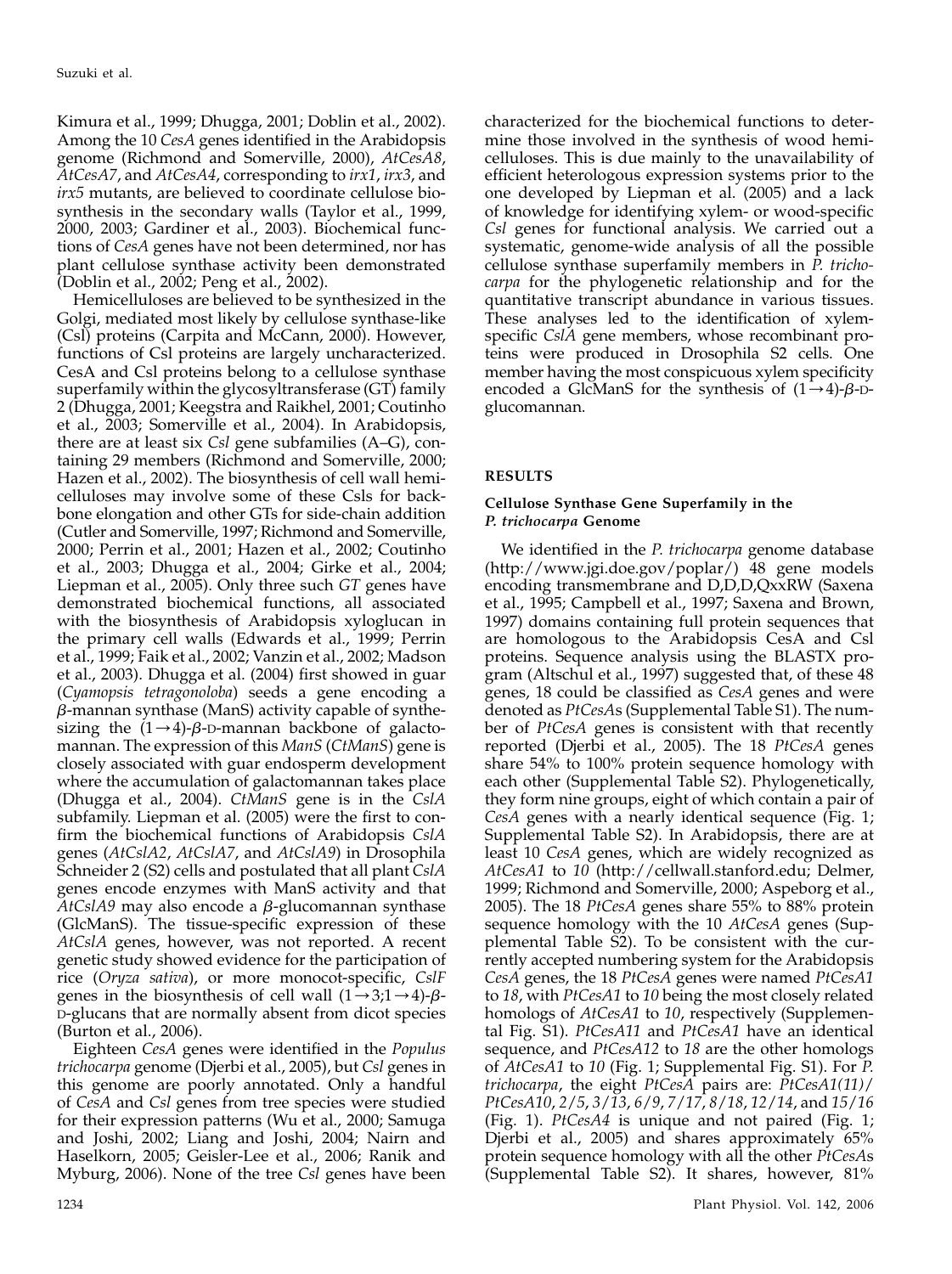

Figure 1. Unrooted dendrogram of 48 CesA and Csl superfamily gene members in P. trichocarpa. The dendrogram was created using the distance matrix of the predicted protein sequences for these 48 PtCesA and PtCsl genes by the ClustalW multiple sequence alignment program (Thompson et al., 1994) with the default parameter setting.

protein sequence homology with the Arabidopsis AtCesA4. P. trichocarpa and Arabidopsis CesA genes can be classified into seven clades (Supplemental Fig. S1). With the exception of clade VI, which does not contain the AtCesA gene, the other six include CesA genes from both species.

The remaining 30 of the 48 identified genes belong to the Csl gene families and are denoted as PtCsls (Supplemental Table S1). They could be classified into PtCslA, B, C, D, E, and G subfamilies (Fig. 1) according to their protein sequence homology with the 29 known AtCsl members that define these subfamilies (http:// cellwall.stanford.edu; Richmond and Somerville, 2000). CslF, H, and J subfamilies, which are believed to be monocot-related Csls (Burton et al., 2006; Farrokhi et al., 2006), are absent from the P. trichocarpa and Arabidopsis genomes. Although these two genomes share the same, more dicot-specific Csl subfamilies, the numbers of the members in many subfamilies differ between these two species. The *P. trichocarpa* genome has fewer CslA, CslB, and CslC members but more CslD members than does the Arabidopsis genome. We also found 15 additional P. trichocarpa gene models that have partial coding sequences with varying degrees of homology with those of the Arabidopsis CslC, D, and G subfamily genes (Supplemental Table S1). These potential Csl genes are, however, not considered as the

Csl members in this study because of a lack of the full coding sequences in the current gene models. The identities of these 15 genes need to be verified.

#### Expression Profiling of P. trichocarpa CesA and Csl Genes

To identify xylem-related PtCesA and PtCsl genes, we profiled the expression of all possible cellulose synthase superfamily genes in various tissues of P. trichocarpa by quantitative real-time PCR. To ensure the transcript amplification is specific, each set of PCR primers was designed so that their sequences would match perfectly with the target sequence but differ in at least three nucleotides from the sequences of all the other superfamily members (Supplemental Table S3). The amplification specificity was further validated based on the generation of a single PCR product from each set of primers and that distinct dissociation curves were derived from the paired PtCesAs. We also used pure plasmid DNAs from seven PtCesA and PtCsl cDNA clones (see ''Materials and Methods'' for details) as the transcript expression standards in tissues examined. Together, these allowed us to determine the absolute transcript abundance quantified based on the transcript copy numbers for each member in a unit weight of the total RNA. Thus, our approach enabled comparison of the expression of all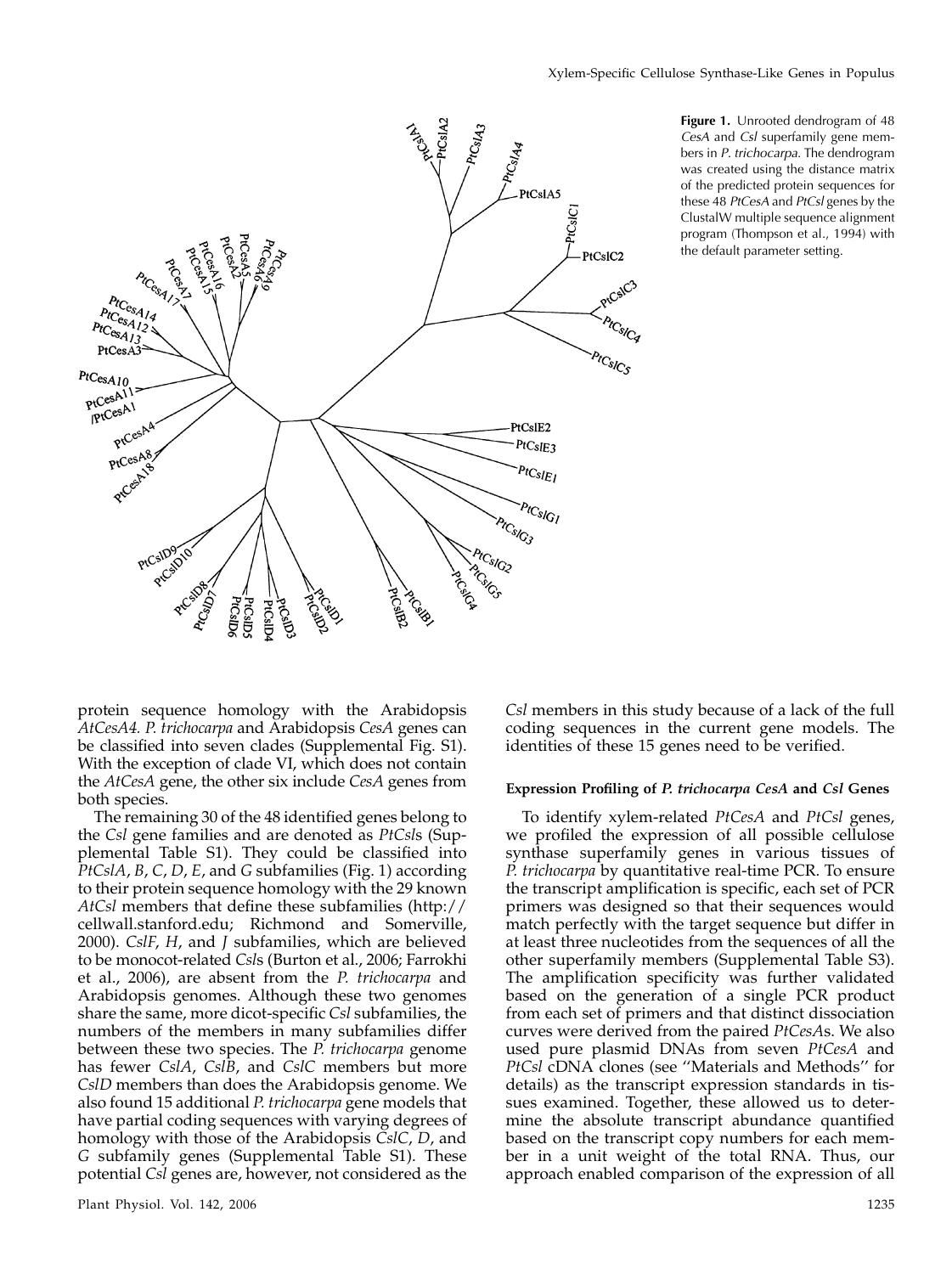the superfamily members in different tissues. The tissues studied here were all from trees under normal growth in a greenhouse.

Of the 48 identified cellulose synthase superfamily genes, 37 were found expressed in the tested tissues (Table I), having transcript copy numbers ranging from approximately  $10^3$  to  $10^7/\mu g$  total RNA. For CesA genes, PtCesA13 and PtCesA18 were found most highly expressed in the developing xylem, with numbers of transcript molecules being up to approximately  $10<sup>4</sup>$  times that in the other tested tissues. PtCesA18 is most homologous to a Populus tremuloides CesA characterized previously as a xylem-specific cellulose synthase gene (Wu et al., 2000).  $PtCes\AA4$ , 5, 7, 8, and 17 also are clearly xylem specific, even though their transcript abundances in xylem and in the other tested tissues were lower than PtCesA13 and PtCesA18 (Table I). Other than these seven xylem-specific CesA genes, the rest of the PtCesA genes (a total of eight) having de-

tectable transcript molecules did not exhibit clear tissue specificity. Transcripts of PtCesA3, PtCesA12, and PtCesA15 were either undetectable or essentially absent in the tested tissues. It is possible that these genes may be expressed only in a tissue- or cell-specific manner or under specific growth conditions. Among all the tested tissues, leaves in general had the lowest transcript level for all of the detectable PtCesA genes, consistent with the presence of only a small amount of the cellulose-enriched vascular systems in leaves.

The transcripts of 21 of the 30 PtCsl genes were detected in the tissues examined (Table I). Overall, the transcript abundance of Csl genes is lower than that of CesA genes, as observed previously for the Arabidopsis Csl genes (Hamann et al., 2004). PtCslA1, A2, A5, and D6 showed a strong preferential expression in the developing xylem, while PtCslC1 and C4 displayed a shoot-tip specificity. No tissue specificity was evident for the remaining 15 detected  $PfCsl$  genes (Table I) or

Table I. Transcript copy numbers ( $\times$  10<sup>4</sup>/mg total RNA) of cellulose synthase superfamily gene members in various P. trichocarpa tissues Values are means  $\pm$  sp of at least three independent PCR runs (see "Materials and Methods" for detailed RNA isolation and PCR primer design and reactions).

| Gene Name        | <b>Tissues</b>   |                   |                   |                     |
|------------------|------------------|-------------------|-------------------|---------------------|
|                  | Leaf             | Shoot Tip         | Phloem            | Xylem               |
| PtCesA1/PtCesA11 | $67.1 \pm 0.49$  | $307.1 \pm 9.29$  | $155.0 \pm 7.01$  | $61.9 \pm 0.27$     |
| PtCesA2          | $7.8 \pm 1.41$   | $42.9 \pm 2.92$   | $57.6 \pm 0.93$   | $36.5 \pm 1.65$     |
| PtCesA4          | $1.1 \pm 0.12$   | $9.52 \pm 1.17$   | $7.5 \pm 1.20$    | $33.5 \pm 1.38$     |
| PtCesA5          | $19.7 \pm 2.01$  | $82.3 \pm 4.46$   | $56.6 \pm 0.89$   | $148.1 \pm 8.08$    |
| PtCesA6          | $6.7 \pm 0.74$   | $43.9 \pm 2.16$   | $16.4 \pm 2.20$   | $25.0 \pm 1.59$     |
| PtCesA7          | $3.9 \pm 0.24$   | $14.6 \pm 1.21$   | $16.4 \pm 0.17$   | $249.0 \pm 33.71$   |
| PtCesA8          | $2.8 \pm 0.94$   | $22.7 \pm 3.83$   | $18.3 \pm 0.69$   | $378.0 \pm 20.86$   |
| PtCesA9          | $87.4 \pm 1.10$  | $237.0 \pm 19.21$ | $169.1 \pm 26.30$ | $231.1 \pm 19.91$   |
| PtCesA10         | $82.4 \pm 10.81$ | $351.1 \pm 20.31$ | $123.1 \pm 5.45$  | $577.1 \pm 40.11$   |
| PtCesA12         | $1.3 \pm 0.11$   | $3.3 \pm 0.32$    | $3.3 \pm 0.85$    | $11.1 \pm 0.92$     |
| PtCesA13         | $41.8 \pm 3.20$  | $133.0 \pm 2.43$  | $73.6 \pm 2.85$   | $1080.1 \pm 323.1$  |
| PtCesA14         | $53.6 \pm 14.51$ | $47.4 \pm 1.96$   | $27.9 \pm 0.55$   | $60.0 \pm 19.9$     |
| PtCesA16         | $31.1 \pm 2.05$  | $80.3 \pm 3.21$   | $53.4 \pm 0.57$   | $27.9 \pm 5.27$     |
| PtCesA17         | $1.7 \pm 0.44$   | $5.17 \pm 0.55$   | $5.9 \pm 0.38$    | $115.0 \pm 8.06$    |
| PtCesA18         | $7.8 \pm 0.84$   | $56.2 \pm 10.51$  | $38.9 \pm 1.04$   | $1090.0 \pm 347.01$ |
| PtCsIA1          | $17.7 \pm 5.35$  | $12.1 \pm 0.31$   | $8.32 \pm 1.87$   | $196.1 \pm 4.02$    |
| PtCsIA2          | $4.06 \pm 0.59$  | $18.0 \pm 2.12$   | $6.0 \pm 1.32$    | $190.1 \pm 37.81$   |
| PtCsIA3          | $10.0 \pm 0.85$  | $28.2 \pm 3.88$   | $13.0 \pm 0.80$   | $28.5 \pm 14.01$    |
| PtCsIA5          | $60.9 \pm 11.61$ | $179.0 \pm 16.21$ | $94.2 \pm 8.99$   | $331.1 \pm 37.40$   |
| PtCsIC1          | $16.2 \pm 2.97$  | $102.1 \pm 10.01$ | $21.0 \pm 1.28$   | $20.3 \pm 4.19$     |
| PtCsIC2          | $13.9 \pm 0.35$  | $24.2 \pm 1.48$   | $8.9 \pm 0.09$    | $21.7 \pm 7.54$     |
| PtCsIC3          | $10.8 \pm 0.42$  | $18.5 \pm 1.19$   | $7.49 \pm 1.65$   | $3.18 \pm 0.68$     |
| PtCsIC4          | $9.8 \pm 0.94$   | $42.4 \pm 5.86$   | $9.67 \pm 1.36$   | $13.4 \pm 3.02$     |
| PtCsIC5          | $8.8 \pm 0.63$   | $16.9 \pm 4.19$   | $8.2 \pm 1.23$    | $14.0 \pm 3.07$     |
| PtCsID1          | $2.5 \pm 0.62$   | $2.7 \pm 0.58$    | $3.1 \pm 0.96$    | $1.41 \pm 0.29$     |
| PtCsID2          | $4.5 \pm 0.50$   | $5.9 \pm 0.41$    | $7.2 \pm 0.16$    | $15.7 \pm 1.20$     |
| PtCsID4          | $2.1 \pm 0.11$   | $4.6 \pm 0.70$    | $2.7 \pm 0.17$    | $1.5 \pm 0.47$      |
| PtCsID6          | $14.6 \pm 1.54$  | $60.9 \pm 0.82$   | $41.7 \pm 0.82$   | $177.1 \pm 4.36$    |
| PtCsID8          | $10.1 \pm 2.15$  | $4.63 \pm 1.43$   | $2.25 \pm 0.31$   | $0.69 \pm 0.39$     |
| PtCsID9          | $2.9 \pm 0.91$   | $2.8 \pm 0.28$    | $1.3 \pm 0.13$    | $0.2 \pm 0.09$      |
| PtCsID10         | $7.4 \pm 0.86$   | $7.9 \pm 0.66$    | $1.7 \pm 0.19$    | $2.9 \pm 0.39$      |
| PtCsIE1          | $4.6 \pm 0.03$   | $2.9 \pm 0.50$    | $0.7 \pm 0.03$    | $1.9 \pm 0.84$      |
| PtCsIE2          | $2.6 \pm 0.35$   | $0.4 \pm 0.03$    | $3.9 \pm 0.35$    | $1.2 \pm 0.12$      |
| PtCsIE3          | $9.1 \pm 0.19$   | $7.2 \pm 1.38$    | $0.3 \pm 0.08$    | $1.8 \pm 0.93$      |
| PtCsIG4          | $9.3 \pm 3.30$   | $5.9 \pm 0.33$    | $3.8 \pm 0.74$    | $3.6 \pm 0.20$      |
| PtCsIG5          | $4.8 \pm 0.42$   | $9.6 \pm 0.31$    | $8.2 \pm 0.24$    | $0.9 \pm 0.41$      |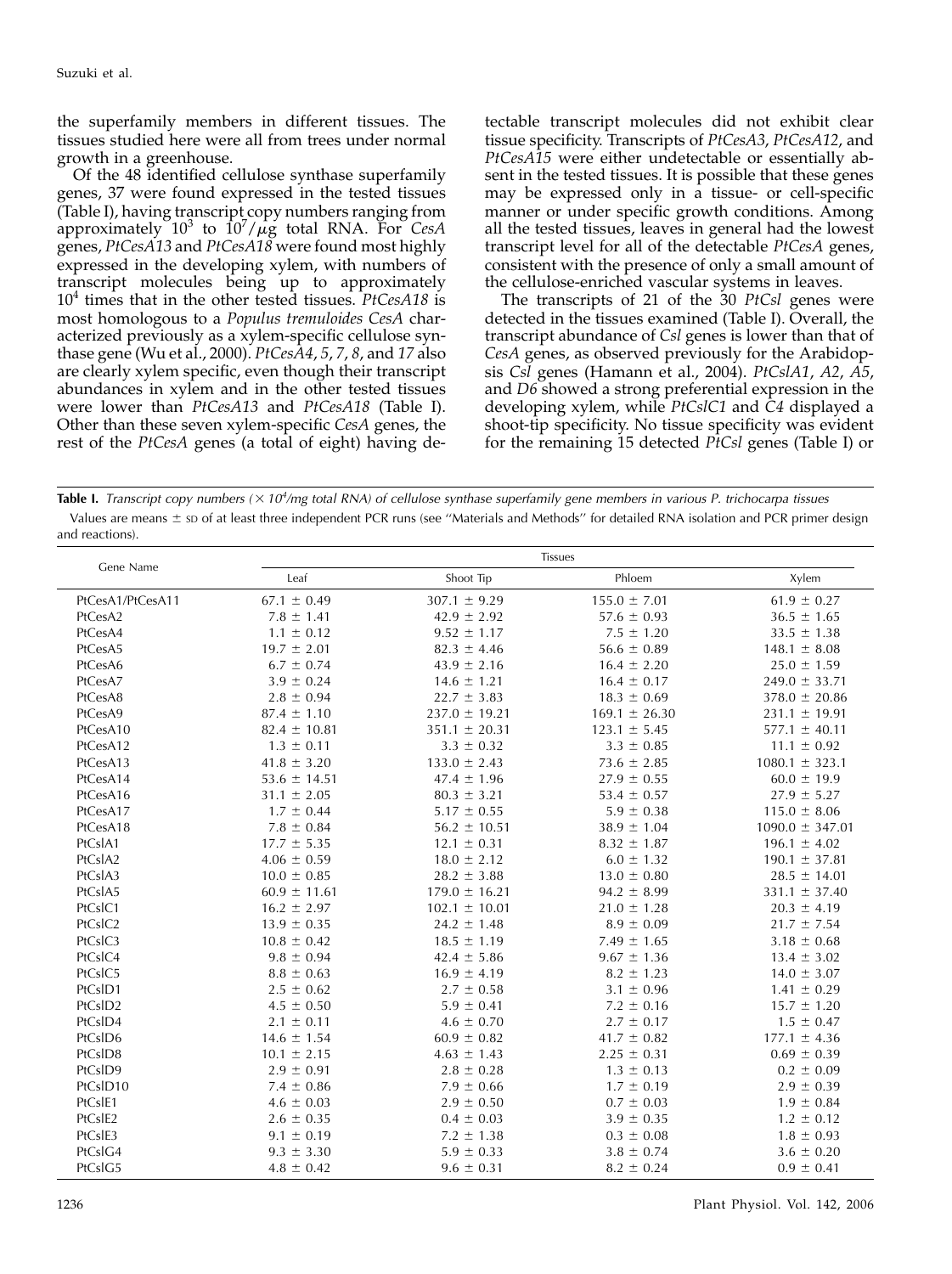for the potential PtCsl genes represented by the 15 short gene models (Supplemental Table S4).

## Enzymatic Activities of Plant Protein Extracts for the Synthesis of Hemicelluloses

The more xylem-specific expression of several PtCesA and PtCsl member genes may suggest their involvement in the biosynthesis of wood cellulose and hemicelluloses. Because the lack of a reliable method for determining the biochemical activities of cellulose synthase gene products (Doblin et al., 2002; Peng et al., 2002), we focused on the biochemical functions of PtCsl genes. We first investigated the enzymatic activities for the biosynthesis of the hemicellulose backbones in tissues where the expression of PtCsls has been quantified (Table I). GDP- $[U^{-14}C]$ Man, GDP- $[U^{-14}C]$ Glc, and  $UDP-[U^{-1}C]Xyl$ , which supply the possible backbone monomers of major wood hemicelluloses, were used as the substrates. Total crude protein was extracted from the young shoot, leaf, developing xylem, and phloem tissues (see ''Materials and Methods'' for details). Each crude extract preparation was separated into soluble and microsomal fractions, which were analyzed separately for the catalytic activities with these three substrates. The incorporation of radioactivity into the 70% ethanol-insoluble polymeric product was quantified as the enzyme activity. As expected, enzyme activities could not be detected in soluble protein preparations. In contrast, microsomal fractions from the developing xylem displayed strong activities with these three substrates, with UDP- $[U<sup>14</sup>C]Xy1$  and GDP- $[U<sup>14</sup>C]Man$ being the better substrates than GDP-[U-<sup>14</sup>C]Glc (Fig. 2). These activities in the microsomes from the other tested tissues were low or negligible (Fig. 2). These results



Figure 2. Enzymatic activities of the microsomal fractions from various P. trichocarpa tissues for the synthesis of hemicelluloses. The microsomal proteins were isolated from the tested tissues, as indicated, for their enzymatic activities with UDP-[U-14C]Xyl, GDP-[U-14C]Man, and GDP-[U-14C]Glc that would supply the monomeric sugars for the synthesis of xylan and glucomannan backbones. \*, Universal 14C labeling. Strong, putative xylan, mannan, and glucan synthase activities were detected in only the developing xylem tissue.

Plant Physiol. Vol. 142, 2006 1237

verified the presence in the developing xylem of enzymes converting these monosaccharides into polymers, possibly xylan and glucomannan. These wood hemicellulose activities are likely encoded by the xylem-specific PtCsl genes. We then focused on the PtCslA family, which as a whole has the most conspicuous xylem specificity (Table I). CslA family members were shown to encode ManS or GlcManS activities (Dhugga et al., 2004; Liepman et al., 2005).

## Cloning of PtCslA Genes and Expression in Drosophila S2 Cells

There are five members in the PtCslA subfamily, PtCslA1 to 5. We conducted a phylogenetic analysis of CslA members from P. trichocarpa, Arabidopsis, and rice, and of a CslA, CtManS, from guar (Dhugga et al., 2004). Except for PtCslA3 and AtCslA9, which are grouped together, the other CslA members are grouped in a more species-specific manner (Fig. 3). This suggests that plant CslA members may exhibit speciesspecific biochemical functions. The five PtCslA members are divided into three subgroups, with PtCslA1 and PtCslA2 (94% sequence homology) being in one subgroup and PtCslA4 and PtCslA5 (93% homology) in another (Fig. 1). We selected PtCslA1, PtCslA3, and PtCslA5, one member from each of the three subgroups in the PtCslA subfamily, for cloning and functional analysis. Based on the predicted transcript sequences, we designed PCR primers to amplify a P. trichocarpa xylem cDNA library and identified several full and partial PtCslA cDNA coding sequences. Further cloning resulted in the isolation of three full coding sequences, which matched with the predicted transcripts of PtCslA1, PtCslA3, and PtCslA5 genes encoding predicted protein sequences of 522, 533, and 538 amino acids, respectively. These protein sequences all contain the conserved motifs characteristic of the processive GTs (Saxena et al., 1995, 2001). These proteins share 71% to 79% sequence homology with each other, 66% to 71% with CtManS (Dhugga et al., 2004), and 71% to 83% with the Arabidopsis AtCslA9, a ManS (Liepman et al., 2005). Using gene-specific sequences in the  $5'$ -untranslated region (UTR) as probes, we carried out northern-blot analysis of the transcript levels of these three PtCslA genes in various P. trichocarpa tissues and confirmed a keen xylem specificity for PtCslA1 (Fig. 4). The expression of PtCslA3 and PtCslA5 in xylem could not be detected on a northern blot but was conspicuous for PtCslA5 in the other vascular system-containing tissues examined. Overall, these northern results are consistent with the transcript copy numbers determined by the real-time PCR (Table I).

To characterize the biochemical function of PtCslA1, PtCslA3, and PtCslA5 genes, we constructed the V5-tagged open reading frame (ORF) transgene for each of these genes and a LacZ as control and expressed them in Drosophila S2 cells using a pCoBlast vector system (Liepman et al., 2005). After these cells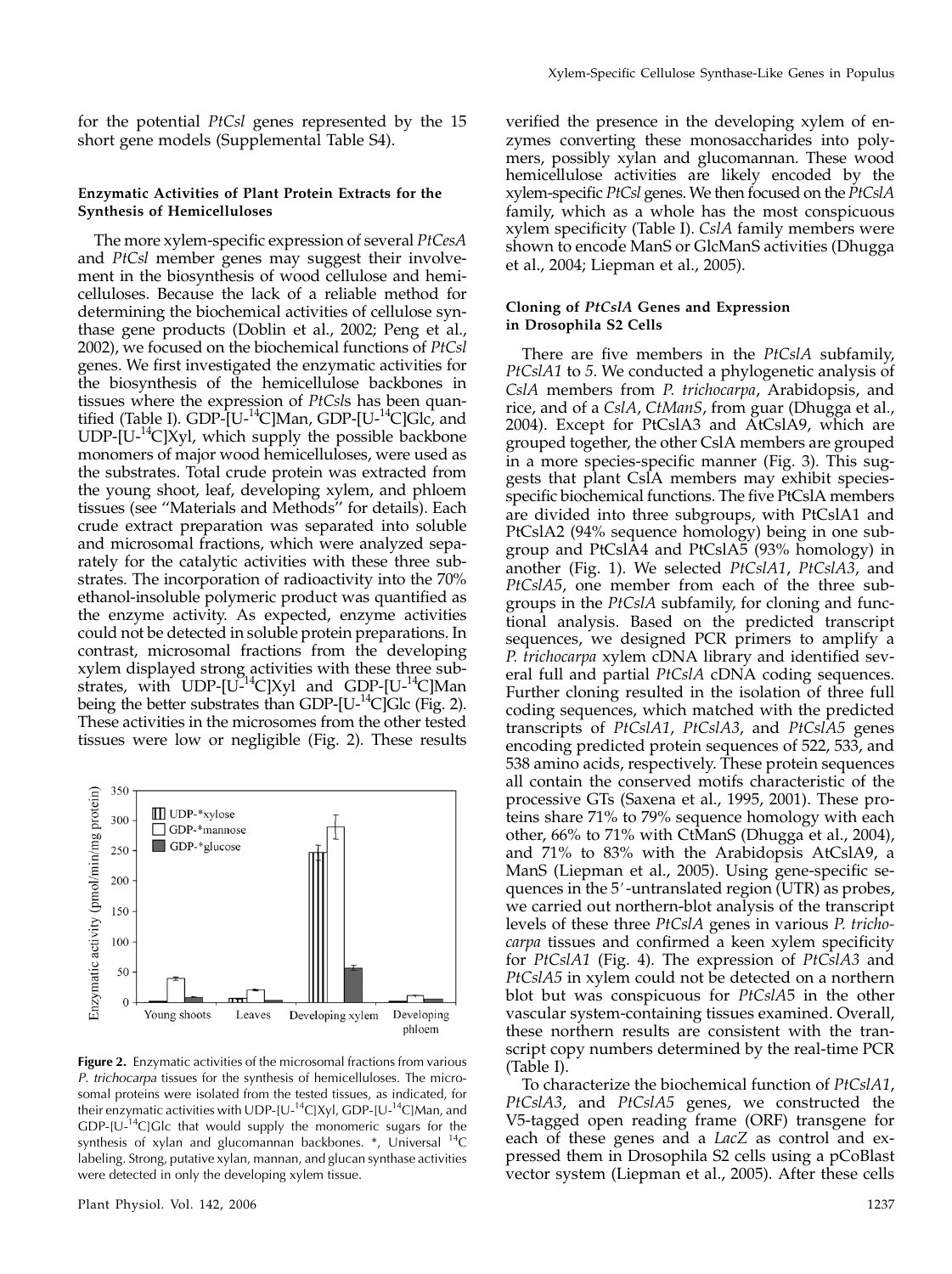Figure 3. Cladogram of CslA subfamily members of P. trichocarpa, Arabidopsis, rice, and guar. The neighbor-joining tree was generated based on the ClustalW protein sequence alignment result using the default setting (Thompson et al., 1994). The bootstrap values were generated based on 1,000 bootstrap trials. Protein sequences of Arabidopsis CslA family members (ATCslAs) were obtained from TAIR (http:// www.arabidopsis.org) and rice CslA members (OsCslAs) from the GenBank based on the annotation of the TIGR rice genome annotation project (http://www.tigr. org/tdb/e2k1/osa1/). GenBank accession numbers for ATCslAs and OsCslAs are shown in the parentheses: AtCslA1 (NP\_193392.2), AtCslA2 (NP\_197666.1), AtCslA3 (NP\_850952.1), AtCslA7 (NP\_565813.1), AtCslA9 (NP\_195996.1), AtCslA10 (NP\_173818.1), AtCslA11 (NP\_197123.3), AtCslA14 (NP\_191159.2), AtCslA15 (NP\_193077.2), OsCslA1 (BAD34025), OsCslA2 (AAK98678), OsCslA3 (BAD37274), OsCslA4 (AAL84294), OsCslA5 (AAL82530), OsCslA6 (AAL25127), OsCslA7 (BAC79726), OsCslA9 (BAD37742), OsCslA11 (BAD09847), and CtManS (AAR23313).



were transfected with the expression construct, the stably transformed cell lines were selected and induced by copper sulfate for recombinant protein production. Contents from the whole cell lysates, supernatant after ultracentrifugation, and microsomal fraction were analyzed by western blotting using anti-V5-HRP antibodies as the probe. As shown in Figure 5, the recombinant proteins from all three  $Pt\bar{C}sIA$  genes were expressed in the microsomal fraction. The V5-tagged PtCslA fusion proteins migrated on the protein gel more rapidly than expected, which also was observed for Arabidopsis Csl fusion proteins produced in the S2 cells (Liepman et al., 2005).

## Catalytic Activities of the Recombinant Proteins

Microsomal preparations from the S2 cells that produce the three PtCslA and the LacZ recombinant proteins were tested for the catalytic activity with GDP-  $[U<sup>-14</sup>C]$ Man, GDP-[U-<sup>14</sup>C]Glc, UDP-[U-<sup>14</sup>C]Xyl, or the mixture of GDP-Man and GDP-Glc with one being U<sup>-14</sup>C-labeled at the monosaccharide. The concentration and radioactivity for each individual nucleotide sugar used were the same in either the single or mixed

substrate cases (Fig. 6). None of these PtCslA recombinant proteins could mediate the conversion of UDP- $[U^{-14}\tilde{C}]$ Xyl. PtCslA1 exhibited a strong activity converting GDP-[U-14C]Man into 70% ethanol-insoluble, radioactive polymeric products, suggesting a possible ManS function for PtCslA1. PtCslA3 recombinant protein also had such activity. Having only a background activity with GDP-[U-<sup>14</sup>C]Man as the control LacZ protein, PtCslA5 may not be a ManS.

PtCslA1 also utilized GDP-[U-<sup>14</sup>C]Glc but preferred GDP-[U-14C]Man. PtCslA3 and PtCslA5 had essentially no such activity. Furthermore, PtCslA1 was the only one of these three CslAs exhibiting conspicuous activity capable of converting GDP-[U-14C]Man and GDP-Glc into an ethanol-insoluble polymeric product. This product is likely a  $[U^{-14}C]$ Man-labeled glucomannan whose radioactivity was diluted, as compared to the radioactivity in the product from GDP-  $[U<sup>-14</sup>C]$ Man alone, due the incorporation of the nonradioactive Glc residues. Similarly, a  $[U^{-14}C]$ Glc-labeled glucomannan was the probable product of PtCslA1 mediated conversion of a mixture of GDP-Man and  $GDP-[U^{-14}C]$ Glc. These results are consistent with those of the reactions mediated by the Arabidopsis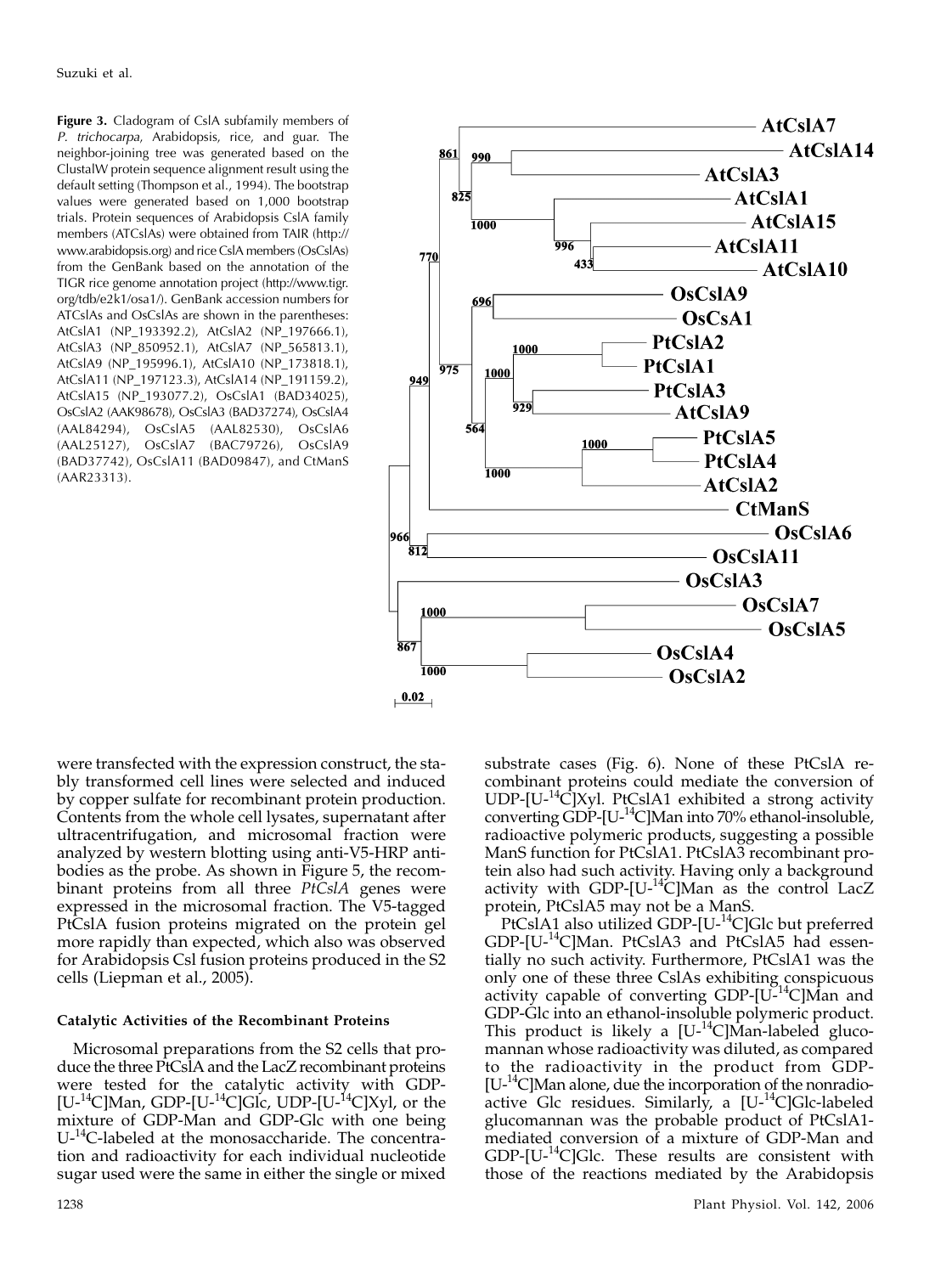

Figure 4. Northern-blotting analysis of *PtCslA1*, *PtCslA3*, and *PtCslA5* gene expression in various P. trichocarpa tissues. Total RNA samples were isolated from six tissues as shown. RNA loading levels are indicated by the 18S rRNA transcript signals stained with ethidium bromide. The gene-specific fragments were identified and used as the hybridization probes. PtCsIA1 is expressed specifically in the developing xylem.

AtCslA9 recombinant protein produced by the S2 cells (Liepman et al., 2005). Thus, PtCslA1 also is likely a GlcManS.

## Analysis of the PtCslA1-Mediated in Vitro Reaction Products

To further verify the recombinant protein functions, we isolated the in vitro enzyme reaction products and analyzed their composition and linkage types. We focused on the PtCslA1-mediated products from GDP-Man and from mixtures of GDP-Man and GDP-Glc. In vitro polymers produced from the PtCslA1 reaction with  $\rm \dot{G}D\dot{P}$ -[U-<sup>14</sup>C]Man were hydrolyzed by trifluoroacetic acid, and the products were added with a mixture of six wood monosaccharides as the elution carrier and separated by HPAEC-PAD HPLC (Wright and Wallis, 1995) and the elution fractions were counted for radioactivity. Only the Man eluents were radioactive (data not shown). This indicates that PtCslA1 is likely a ManS converting Man from GDP-Man into a pure mannan and that the protein preparations from the S2 cells do not epimerize  $GDP$ -[U- $^{14}C$ ]Man into GDP- $[U<sup>14</sup>C]Glc$ . Similarly, analysis of the in vitro polymers from the mixed substrates confirmed the isolation of only radioactive Man from polymers derived from the mixed GDP-[U-<sup>14</sup>C]Man and GDP-Glc and of exclusively radioactive Glc from the mixed GDP-Man and GDP-[U-14C]Glc substrate pool (data not shown). Thus, PtCslA1 may also possess a GlcManS activity for polymerizing GDP-Man and GDP-Glc into, most likely, a glucomannan.

The in vitro polymers were then hydrolyzed by linkage-specific glycanases: endo- $\beta$ -D- $(1\rightarrow 4)$ -mannanase, endo- $\beta$ -D-(1 $\rightarrow$ 4)-glucanase (cellulase), and endo- $\beta$ -D-(1  $\rightarrow$  3)-glucanase (Fig. 7). In the absence of these hydrolytic enzymes (buffer in Fig. 7), essentially no radioactivity could be released into the 70% ethanol

solution from the radioactive in vitro polymers. The radioactive polymer from GDP- $[U^{-14}C]$ Man could be effectively digested by endo- $\beta$ -D-(1 $\rightarrow$ 4)-mannanase, releasing over 80% of its radioactivity into solution as mostly monomeric Man units (Wright and Wallis, 1995). The remaining radioactivity was quantitatively retained in the undigested portion of the polymer. However, this GDP-[U-<sup>14</sup>C]Man-derived polymer could not be hydrolyzed by either endo- $\beta$ -D- $(1\rightarrow 4)$ or  $(1\rightarrow 3)$ -glucanases, as essentially no radioactivity could be detected in the solution (Fig. 7). The composition and linkage analyses, therefore, point to an in vitro ManS function for PtCslA1 mediating the conversion of GDP-Man into a pure  $(1\rightarrow 4)$ - $\beta$ -D-mannan. The polymer from the mixed GDP-[U-<sup>14</sup>C]Man and GDP-Glc substrates could also be hydrolyzed by endo- $\beta$ -D-(1  $\rightarrow$  4)-mannanase with a high efficiency as revealed by the level of the radioactivity in solution (Fig. 7). When this polymer was digested with endo- $\beta$ - $D-(1\rightarrow 4)$ -glucanase, however, the solution radioactivity decreased drastically, indicative of the polymeric substrate being a  $[$ <sup>14</sup>C]Man-containing glucomannan having strictly  $\beta$ -D-(1  $\rightarrow$  4)-linked Glc residues. Indeed, this polymer could not be digested by endo- $\beta$ -D- $(1\rightarrow 3)$ -glucanase. The polymer from the substrate pool of GDP-Man and GDP-[U-<sup>14</sup>C]Glc also responded positively to endo- $\beta$ -D- $(1\rightarrow 4)$ -mannanase digestion, resulting in a significant release of the radioactivity. Most likely, the radioactivity was derived from the [<sup>14</sup>C]Glc units that were originally surrounded by Man residues and released after mannanase-mediated hydrolysis of these Man residues. These results also suggest that the oligomeric Glc (or glucan) residues in this polymer are probably infrequent. This is supported by



Figure 5. Western-blotting analysis of PtCslA1, PtCslA3, and PtCslA5 recombinant proteins expressed in Drosophila S2 cells. Protein samples (50  $\mu$ g) from the whole lysates (1), supernatant after ultracentrifugation (2), and microsomal fraction (3) from the S2 cells were separated on SDS-PAGE. LacZ was used as a control. The sizes of the protein markers (M) are indicated. The signals were detected with the antibodies recognizing the V5-tag fused with the recombinant proteins. The expressed PtCslA1, PtCslA3, and PtCslA5 recombinant proteins (marked with arrowheads) were localized in the microsomal fraction (lane 3 in each protein group).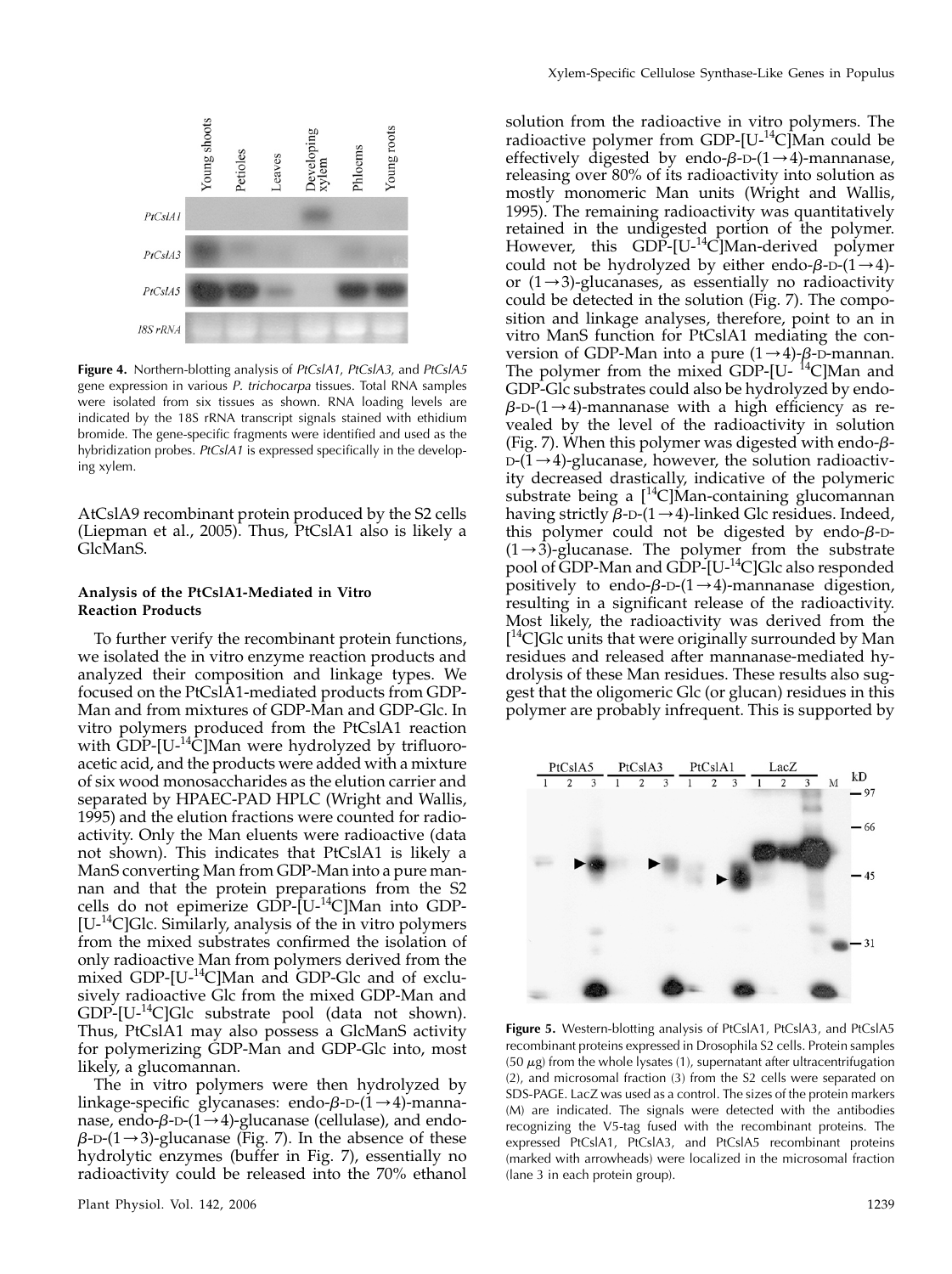

Figure 6. Enzymatic activities of the recombinant proteins from Drosophila S2 cells for the synthesis of hemicelluloses. The microsomal fraction (200 $\sim$ 300  $\mu$ g proteins) of the S2 cells expressing PtCslA1, PtCslA3, PtCslA5, or LacZ protein was incubated with 2 mm GDP-[U-<sup>14</sup>C]Man (7.722 Bq/nmol), 2 mm GDP-[U-<sup>14</sup>C]Glc (7.7145 Bq/nmol), 2 mм UDP-[U-<sup>14</sup>C]Xyl (9.25 Bq/nmol), 2 mм GDP-[U-<sup>14</sup>C]Man (7.722 Bq/nmol)  $+$  2 mm GDP-Glc, or 2 mm GDP-Man  $+$  2 mm GDP-[U-14C]Glc (7.7145 Bq/nmol). The 70% ethanol-insoluble polymeric product was isolated and counted for the radioactivity for calculating the enzymatic activity as indicated. Values are means  $\pm$  sps of at least three independent experiments. None of the recombinant proteins could utilize UDP-Xyl. However, PtCslA1 had putative mannan, glucan, and glucomannan synthase activities, while PtCslA3 exhibited mainly mannan synthase activity. PtCslA5 had essentially no catalytic activities with the substrates tested.

the endo- $\beta$ -D-(1 $\rightarrow$ 4)-glucanase digestion of the polymer that resulted in the release of a low level of radioactivity (Fig. 7). The Glc linkages in this polymer are not the  $\beta$ -D-(1 $\rightarrow$ 3) type, as the polymer remained intact after reaction with endo- $\beta$ -D- $(1\rightarrow 3)$ -glucanase. These polymer linkage analyses further support the composition characterization that the PtCslA1 recombinant protein has a GlcManS activity capable of polymerizing Man from GDP-Man and Glc from GDP-Glc into a  $(1\rightarrow 4)$ - $\beta$ -D-glucomannan.

## DISCUSSION

## Transcript Abundance Profiling of PtCesA and PtCsl Genes Identified Xylem-Specific Members in P. trichocarpa

We report here a systematic analysis of all the possible cellulose synthase superfamily member genes in a tree species. The identified PtCesA genes form several phylogenetic pairs (Fig. 1), an observation being suggested as a result of gene duplication during Populus evolution (Djerbi et al., 2005). However, most of the paired PtCesA genes, which presumably have a similar function, have distinguishable tissue expression patterns (Table I). These pairs include PtCesA1(11)/ PtCesA10, 2/5, 6/9, 12/14, and 15/16. For example, for the PtCesA1(11)/10 pair, PtCesA1(11) is more shoot-tip specific, whereas PtCesA10 has a higher xylem specificity. While PtCesA2 lacks tissue specificity, its paired homolog, PtCesA5, is apparently more xylem specific. These results may imply a more tissue- or cell typespecific division of function for the CesA genes following their duplication in the P. trichocarpa genome.

In contrast to the paired PtCesAs having diverged expression patterns, the PtCesAs of the 7/17 pair have well-matched expression patterns, as do those of the  $8/18$  pair (Table I). They are all clearly xylem specific. Notably, PtCesA4 (another xylem-specific CesA), the PtCesA7/17 pair, and the PtCesA8/18 pair are the homologs of Arabidopsis AtCesA4, 7, and 8, respectively. The gene products of these three AtCesA genes are known as the set of the three cellulose synthases required for the biosynthesis of cellulose in the secondary cell walls (Taylor et al., 1999, 2000, 2003). The redundant xylem-specific expression of PtCesA7 and PtCesA17 and of PtCesA8 and PtCesA18 is consistent with the massive production of cellulose in xylem secondary cell walls for wood formation. However, there is another xylem-specific CesA, the PtCesA13. It is one of the two PtCesA genes having the highest transcript level in the developing xylem (Table I). Perhaps more than three CesAs or a set of CesAs that is different from Arabidopsis are required for the biosynthesis of cellulose in xylem cell walls of P. trichocarpa, or of trees in general. Interestingly, while PtCesA13 has a high transcript abundance in xylem, the transcripts of its paired homolog, PtCesA3, were undetectable in all tested tissues. Because all these transcripts were



Figure 7. Analysis of the PtCslA1 recombinant protein-mediated in vitro reaction products with linkage-specific glycanases. The 70% ethanol-insoluble polymeric product from PtCslA1-mediated reaction with GDP-[U-<sup>14</sup>C]Man, GDP-[U-<sup>14</sup>C]Man + GDP-Glc, or GDP-Man + GDP- $[U^{-14}C]$ Glc was isolated. Each type of reaction product was hydrolyzed by endo- $\beta$ -D-(1  $\rightarrow$  4)-mannanase (shown as mannanase), endo- $\beta$ -D-(1  $\rightarrow$  4)-glucanase (cellulase), and endo- $\beta$ -D-(1  $\rightarrow$  3)-glucanase (1,3-glucanase), respectively. Buffer without any hydrolytic enzyme was used in the control reaction. Values of the  $^{14}C$  radioactivity released from the hydrolysis of the in vitro product as percentage of the original radioactivity incorporated in the in vitro polymer are shown. Values are means  $\pm$  sps of at least three independent experiments. The analyses confirmed that the PtCslA1 recombinant protein had a mannan synthase activity capable of polymerizing Man from GDP-Man into a  $(1 \rightarrow 4)$ - $\beta$ -D-mannan and a glucomannan synthase activity for polymerizing Man from GDP-Man and Glc from GDP-Glc into a  $(1 \rightarrow 4)$ - $\beta$ -D-glucomannan.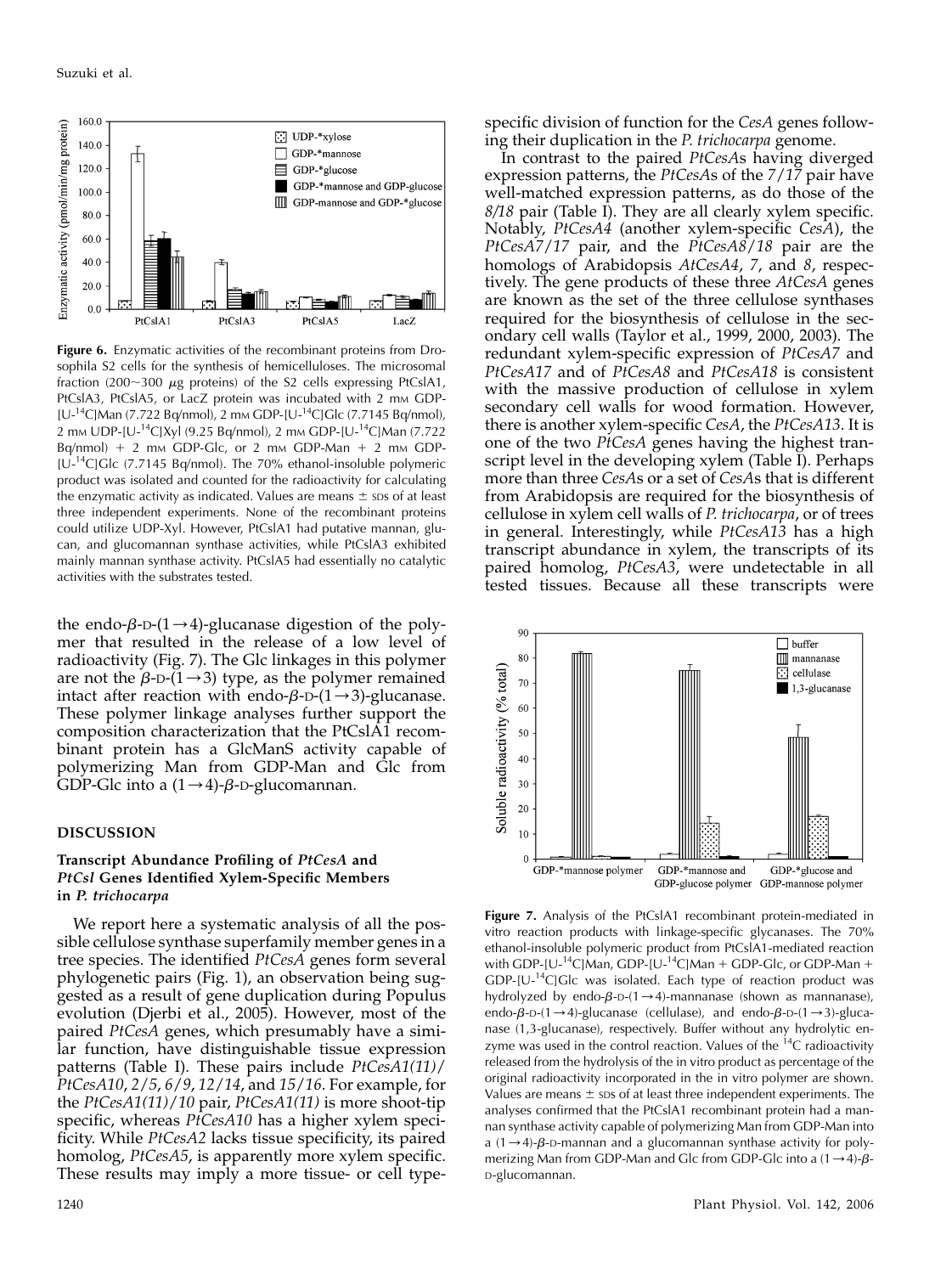analyzed for tissues under normal growth, it is unknown whether the expression of those PtCesA genes with undetectable or low transcripts is only inducible under specific growth conditions (Wu et al., 2000). Our transcript analyses provide evidence for growth- or development-regulated transcriptional control of cellulose synthesis in P. trichocarpa. The quantitative transcript abundances may help guide further studies to learn about this control.

The transcript levels of a majority of the PtCsl genes in the tissues examined were too low to be conclusive about the expression patterns (Table I). The transcripts of only five Csl genes, PtCslA1, PtCslA2, PtCslA5, PtCslC1, and PtCslD6, could be detected at significant levels. In this study, we focused on the PtCslA family; the function of PtCslD6, the only xylem-specific PtCsl gene outside the PtCslA family, remains to be characterized.

## Putative XylS Activities in Stem-Developing Xylem of P. trichocarpa

We detected in the microsomes from the developing xylem strong activities converting UDP-Xyl or GDP-Man into 70% ethanol-insoluble polymers (Fig. 2). However, the similar plant protein activities observed for these two substrates are inconsistent with the fact that the quantity of xylan is normally severalfold higher than that of glucomannan in the angiosperm wood (Timell, 1964, 1969; Fengel and Wegener, 1979, 1984). It is possible that the plant protein reaction products from either substrate are a similar mixture of radioactive xylan and mannan. This assumes the presence of sugar nucleotide exchange reactions that would effectively interconvert  $UDP-[U^{-14}C]Xyl$  and  $GDP-[U^{-14}C]$ Man. Although this might explain the similar enzyme activities observed, such an epimerization activity has never been reported (Leloir, 1951; Adams, 1976; Dalessandro and Northcote, 1977). Indeed, a radioactive xylan polymer with no incorporation of Man residues was synthesized from UDP- [<sup>14</sup>C]Xyl by microsome proteins from corn cobs (Bailey and Hassid, 1966), further negating the activities for an interconversion of UDP-Xyl and GDP-Man. The similar UDP-Xyl- and GDP-Man-utilizing activities observed may have other implications. It may suggest that the in vivo xylan synthase activity involves protein partners (Zhong et al., 2005) or other factors (Dhugga, 2005; Liepman et al., 2005) forming an effective machinery for the biosynthesis of xylan. The microsomal protein preparation may have disrupted such machinery, making the in vitro xylan synthase activity far less efficient than its native state. This proposition needs to be validated.

## In Vitro Enzymatic Activities of PtCslA Members Are Distinct from Each Other

Based on the sequence-defined subfamily grouping (http://cellwall.stanford.edu; Richmond and Somer-

ville, 2000), there are only three types of members in the PtCslA subfamily, represented by PtCslA1, PtCslA3, and PtCslA5, respectively. They share high (71%–79%) protein sequence homology, but their recombinant proteins produced by the S2 cells show distinct catalytic activities. PtCsIA1 and PtCsIA3 encode a ManS activity, whereas PtCslA5 has essentially no such activity (Fig. 6). The in vitro polymer products of the recombinant PtCslA1 with GDP-Man are a pure mannan, suggesting the absence in the system of the epimerization of the three sugar nucleotides that were used as the substrates. These three types of sugars are the possible backbone constituents of the only two significant hemicelluloses known in the angiosperm wood. The fact that none of these sugars can be utilized by PtCslA5, even though a good level of this protein was produced by the S2 cells (Fig. 6), provides in vitro evidence that PtCslA5 may not be associated with the biosynthesis of the two wood hemicelluloses. But remarkably, PtCslA5 has, among all the detectable Csl gene members in P. trichocarpa, the highest transcript copy numbers in all tissues tested (Table I). In particular, its expression is more associated with the vascular systems in P. trichocarpa (Table I; Fig. 4). Whether PtCslA5 is associated with the biosynthesis of wood hemicelluloses remains to be elucidated. Perhaps roles for PtCslA5 gene and gene product can be better revealed using the plant systems.

The ManS activity of PtCslA3 recombinant protein is specific for mannan synthesis (Fig. 6). Pure mannan, however, has never been isolated from angiosperm tree species, due probably to its low quantity. This is consistent with the low levels of PtCslA3 transcripts in all tissues tested (Table I). It is possible that the low level of mannan may act as signaling molecules (Liepman et al., 2005) instead of a structure polysaccharide. Indeed, complex polysaccharides have numerous biological, including signaling and growth-regulating, properties (Creelman and Mullet, 1997).

Recombinant protein activity assays and in vitro product characterizations validated that, of all the three PtCslA gene types, PtCslA1 represents the most conspicuous one that encodes both ManS and GlcManS activities capable of mediating the synthesis of  $(1\rightarrow 4)$ - $\beta$ -D-mannan and (1  $\rightarrow$  4)- $\beta$ -D-glucomannan (Figs. 6 and 7). These in vitro functions are similar to those of the Arabidopsis AtCslA9 (Liepman et al., 2005), which shares 80% sequence homology with PtCslA1.

Surprisingly, AtCslA9 and PtCslA3 share higher sequence homology at 83%, but PtCslA3 does not have in vitro GlcManS activities (Fig. 6). PtCslA3 acts instead more like the Arabidopsis AtCslA7 (Liepman et al., 2005) and both are more of a ManS. These two proteins having a seemingly similar function share, however, only 60% sequence homology. More intriguingly, Arabidopsis AtCslA2 and PtCslA5 share 84% sequence homology, but AtCslA2 is a ManS and also is likely a GlcManS (Liepman et al., 2005), whereas PtCslA5 is neither a ManS nor a GlcManS (Fig. 6). Evidently, sequence homology of proteins between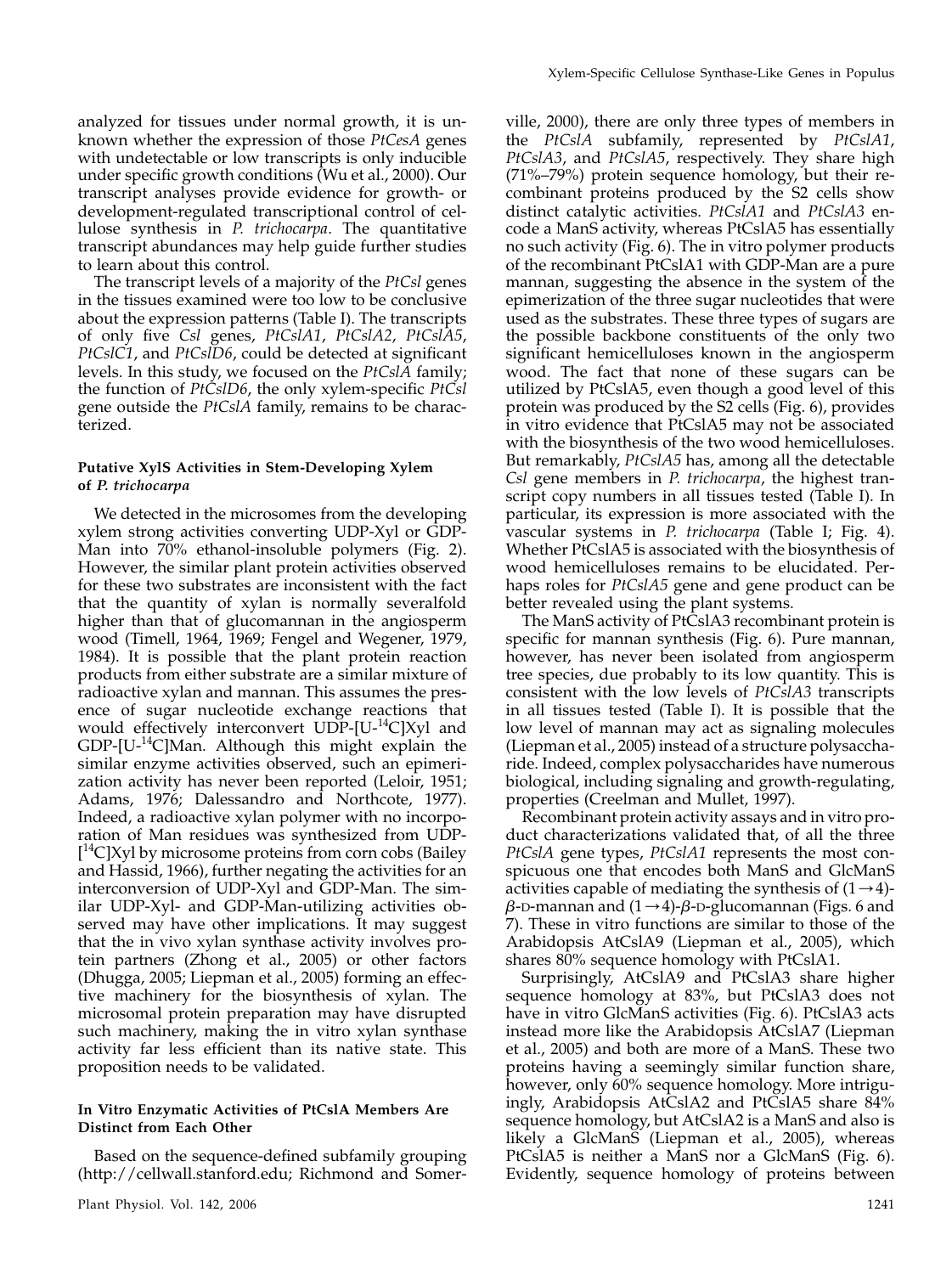species may not be a general indicator for functional similarity. This may be a consequence of gene function divergence following speciation. In addition, the numbers of the members in certain Csl subfamilies, including the CslA subfamily, differ between P. trichocarpa and Arabidopsis (see <sup>"</sup>Results"). These variations in gene function and diversification may reflect the requirement of different types and quantities of the hemicelluloses by herbaceous and by woody dicots. In P. trichocarpa, all the three possible types of CslA genes are more vascular tissue specific, but likely only one is required for the synthesis of wood glucomannan.

## PtCslA1 Likely Encodes a Key GlcManS for the Synthesis of Wood Glucomannan

Although PtCslA1 encodes an in vitro ManS activity, the presence of pure mannan in wood of angiosperm trees has not been demonstrated, to our knowledge. But glucomannan, or  $(1\rightarrow 4)$ - $\beta$ -D-glucomannan, can be readily purified from angiosperm wood.  $(1\rightarrow 4)$ - $\beta$ -D-Glucomannan does not contain long stretches of mannan or glucan residues. Instead, it has alternated Man and Glc residues with Glc:Man ratios of 1:1 to 1:3 (Timell, 1986; Jacobs et al., 2002). This alternated polymerization of Man and Glc in glucomannan synthesis was also projected by the radioactivity products after enzymatic hydrolysis of the in vitro glucomannan (Fig. 7). Thus, the observed in vitro ''mannan'' and ''glucan'' synthesis functions for PtCslA1 recombinant protein may not be important for the biosynthesis of glucomannan in vivo. The in vivo function of PtCslA1 may simply be that of a GlcManS for the synthesis of one of the two important structure hemicelluloses in the angiosperm wood. This proposition is in line with the devoted expression of PtCslA1 in the secondary xylem (Fig. 4; Table I), the main tissue type where glucomannan deposits. Furthermore, based on the incorporation (Fig. 6) and release (Fig. 7) of the radioactive Glc and Man units, the Glc:Man ratio in the in vitro  $(1\rightarrow 4)$ - $\beta$ -D-glucomannan was estimated to be approximately 1:2 to 1:3, consistent with the structure of angiosperm wood's glucomannan.

Glucomannan is a minor but significant component in angiosperm wood. In contrast, in conifer wood, glucomannan, which is slightly branched with Gal residues, is the predominant hemicellulose (Timell, 1986; Jacobs et al., 2002). The exact physiological function of glucomannan in trees is not clear. However, glucomannan is a highly undesirable trait in conifer wood for pulp and paper production. Nearly 60% of all pulp produced in the United States is manufactured from conifers, and lower limits on chemical/ energy intensities for pulp production from these species have been reached (Nilsson et al., 1995). During pulping of conifer wood, glucomannan (approximately 20% of the wood weight) is almost completely degraded at the onset of the process, consuming approximately 25% of the chemicals intended to remove lignin to produce woodpulp (Rydholm, 1965; Gellerstedt, 2001). Thus, engineered conifers with less glucomannan are expected to drastically lower the chemical intensity limits for pulp production. As energy feedstock, on the other hand, wood modified for an increased quantity of glucomannan, the six-carbon sugar pool, would be highly desirable for improved ethanol yield. The identification of genes encoding ManS and GlcManS by the previous and current studies may help facilitate these biotechnological applications to improving the economics of the wood and future wood-based biofuel industries.

## MATERIALS AND METHODS

#### Reagents and Enzymes

GDP-[ $^{14}$ C]Man (9.6 GBq/mmol) and UDP-[ $^{14}$ C]Xyl (9.8 GBq/mmol) were obtained from Perkin-Elmer, GDP-[14C]Glc (11.1 GBq/mmol) from American Radiolabeled Chemicals, and nonradioactive UDP-Xyl from Carbosource Services. Endo- $\beta$ -D-(1  $\rightarrow$  4)-mannanase purified from *Bacillus* sp., endo- $\beta$ -D- $(1\rightarrow 4)$ -glucanase (cellulase) from Aspergillus niger, and endo- $\beta$ -D- $(1\rightarrow 3)$ glucanase from Trichoderma sp. were obtained from Megazyme. Oligonucleotide primers were synthesized by MWG Biotech. Vectors, Escherichia coli cells, Drosophila S2 cells, culture media, and anti-V5-HRP antibody were purchased from Invitrogen, SuperSignal West Pico chemiluminescent from Pierce, Bradford protein assay concentrate from Bio-Rad, Immobilon-P membrane from Millipore,  $\alpha$ -[<sup>32</sup>P]dCTP from MP Biomedicals, DECAprime II labeling kit from Ambion, SYBR Green PCR master mix and reverse transcription-PCR kit from Applied Biosystems, RNase-free DNase I from Promega, RNeasy plant RNA isolation kit from Qiagen, and TaKaRa ExTaq polymerase from Takara Bio. All other chemicals were obtained from Sigma-Aldrich or Fisher Scientific.

## Sequence Analysis of Cellulose Synthase Superfamily Members

PtCesAs and PtCsls were identified by searching through the current release of 58,036 Populus trichocarpa gene models (http://www.jgi.doe.gov/ poplar/) for genes homologous to the 10 Arabidopsis (Arabidopsis thaliana) CesA and 29 Arabidopsis Csl protein sequences with e values less than 1E-05 using the BLASTX program (Altschul et al., 1997). The predicted protein sequences of the BLASTX-identified gene models were further screened for completeness by analyzing their transmembrane domain profiles with TMHMM (http://www.cbs.dtu.dk/services/TMHMM/) and the presence of the conserved motifs that are common to CesA and Csl genes (Saxena et al., 1995; Saxena and Brown, 1997). Cellulose synthase superfamily members of Arabidopsis and rice (Oryza sativa) were obtained from the GenBank based on the annotation of The Arabidopsis Information Resource (TAIR; http:// www.arabidopsis.org) and the The Institute for Genomic Research Rice Genome Annotation project (http://www.tigr.org/tdb/e2k1/osa1/). Phylogenetic trees and their associated bootstrap values were analyzed using the ClustalW multiple sequence alignment program (Thompson et al., 1994). The neighbor-joining trees were created based on the distance matrices derived from the results of multiple sequence alignments using the default settings, followed by 1,000 bootstrap trials to evaluate the qualities of the trees.

#### RNA Isolation and Gel-Blot Analysis

Leaf (from four to six internodes), stem-developing phloem, stem-developing xylem, young shoot tip (one to three internodes), and fine root tissues were harvested from 2-year-old P. trichocarpa (Nisqually-1) trees grown in our greenhouse and stored immediately in liquid nitrogen until use. Total RNAs were isolated from these tissues, and the RNA quality was examined by UV spectrogram scan and gel electrophoresis, as we did previously (Lu et al., 2005). The total RNA was used for northern blotting and real-time PCR analysis. RNA gel blotting and hybridization were performed under high stringency conditions (65C) as described previously (Hu et al., 1999). A 5'-end fragment including the 5'-UTR was selected from each of the three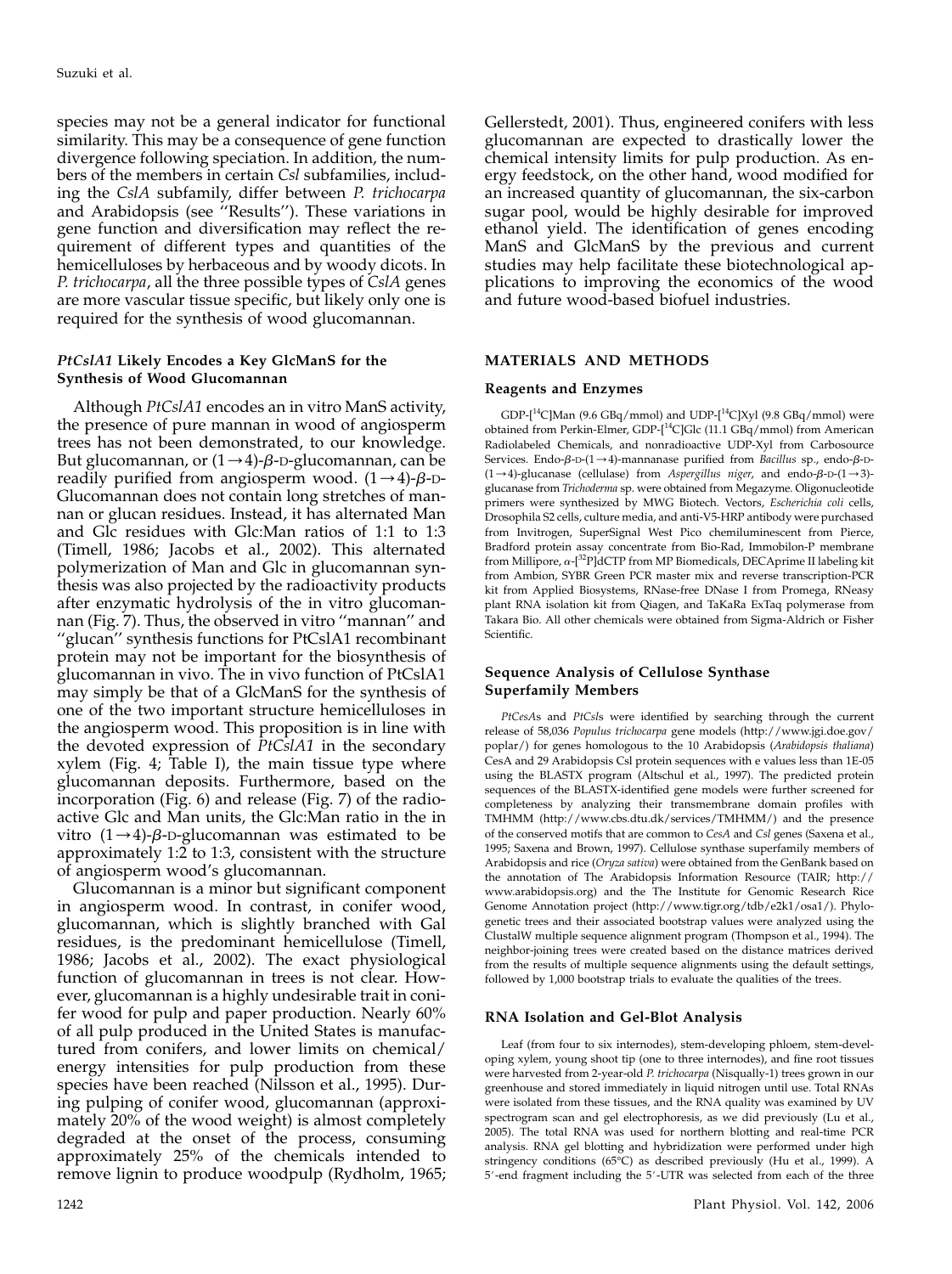PtCslA genes (PtCslA1, PtCslA3, and PtCslA5) and labeled with  $\alpha$ -[<sup>32</sup>P]dCTP using a DECAprime II labeling kit and used as the probe for hybridization.

## Gene-Specific PCR Primer Design and Real-Time PCR Analysis of Gene Transcript Copy Numbers

Based on the identified PtCesA and PtCsl gene models, PCR primers were designed so that the sequences of each set of primers would match perfectly with the target PtCesA or PtCsl sequence but differ in at least three nucleotides from the sequences of all the other superfamily members (Supplemental Table S3). Each designed primer set was expected to amplify a PCR product from a specific exon with a size of approximately 100 bp in length.

Total RNA was treated with RNase-free DNase I and purified by RNeasy plant RNA isolation kit. Total RNA (200 ng) was reverse transcribed using SYBR Green PCR master mix and reverse transcription-PCR kit according to the manufacturer's manual. Real-time PCR was conducted using an Applied Biosystems 7900HT sequence detection system (Shi and Chiang, 2005). For each reaction, the  $25-\mu L$  mixture contained the first-strand cDNA (equivalent to 100 pg of total RNA), 5 pmol each of the forward and reverse primers, and 12.5  $\mu$ L of 2  $\times$  SYBR Green PCR master mix. The amplification program was as follows:  $95^{\circ}$ C for 10 min, 40 cycles at  $95^{\circ}$ C for 15 s, and  $60^{\circ}$ C for 1 min. After amplification, a thermal denaturing cycle was added to derive the dissociation curve of the PCR product to verify amplification specificity. Each reaction was repeated at least three times.

A formula for quantifying the transcript copy numbers per unit weight of total RNA was derived. Pure plasmid DNAs from seven cDNA clones (PtCesA10, PtCesA18, PtCslA1, PtCslA3, PtCslA5, PtCslC1, and PtCslC2; see cDNA cloning below) were used as the standards for establishing a quantitative correlation between the copy numbers of the target transcript molecules in a sample and the Ct values. Based on the known  $M<sub>r</sub>$  of the plasmid, the transcript copy numbers were calculated from the plasmid concentrations after a serial dilution (0,  $10^{-4}$ ,  $10^{-3}$ ,  $10^{-2}$ ,  $10^{-1}$ ,  $10^{0}$ ,  $10^{1}$ , and  $10^{2}$  pg/ $\mu$ L). The transcript copy numbers in  $10^{-4}\,\mathrm{pg}/\mu\mathrm{L}$  were in a range of approximately 12 to 18 for these seven plasmid DNAs. A formula from the mean of the standard curves (Ct values versus log[initial transcript copy numbers]) generated from the real-time PCR runs of the seven plasmids was derived (with  $R^2 > 0.995$ ) according to the manufacturer's protocols (ABI Prism 7900HT; Applied Biosystems) and was used to quantify the copy numbers of the target gene transcripts. Thus, copy numbers =  $c \times 10^{(b + a \times Ci)}$ , where c is determined experimentally as usual, and b is 11.6  $\pm$  0.05 (mean  $\pm$  sE) and a is  $-0.3 \pm 0.004$ (mean  $\pm$  sE); both were derived for this study based on the standard gene experiments. The PCR amplification efficiencies for all seven of these standard genes were nearly identical, as revealed by the low SE values in the formula. For using this formula, we assumed that the other PtCesA and PtCsl genes also have the same PCR efficiency as the seven standard genes and the tested cDNAs/RNAs have the same PCR efficiency as the plasmid DNAs at the beginning of the PCR reaction. For each target gene experiment, at least one of the standard genes was included, and the PCR results from these standard genes were highly reproducible, validating the appropriateness of the established formula.

## Crude Plant Protein Extraction and Microsomal Protein Preparation from P. trichocarpa

The tissue sample (1.5 g) was ground in liquid nitrogen and homogenized at 4°C in 30 mL of extraction buffer: 50 mm HEPES-KOH, pH 7.5, containing  $0.4$  M Suc,  $5$  mM  $MgCl<sub>2</sub>$ ,  $2$  mM dithiothreitol (DTT),  $1$  mM phenylmethylsulfonyl fluoride, 1 mg/L pepstatin A, 1 mg/L leupeptin, and 2% (w/w) Polyclar-AT. The homogenate was centrifuged at  $1,000g$  for 15 min at  $4^{\circ}$ C and filtered with Miracloth. The filtrate was centrifuged at 100,000g for 1.5 h to collect the microsomal fractions (Osakabe et al., 1999). The microsomal debris was then resuspended in 0.5 mL of the extraction buffer using a glass homogenizer. Protein concentrations were determined by the Bio-Rad protein assay system.

## PtCsl cDNA Cloning and Heterologous Expression in Drosophila S2 Cells

PtCesA1, PtCesA3, and PtCesA5 cDNAs were PCR cloned. Based on the predicted cDNA sequences, gene-specific primer sets (PtCslA1: 5'-end primer, ACCATGGTGTTTCCTGCCGGTCGGGATG, and 3'-end primer, AGAGTG-GGGGACAAAGGTGC; PtCslA3: 5'-end primer, ACCATGGAGAGGCTAA- CCTCAAC, and 3'-end primer, AGAGCGGGGAACAATGGTGC; PtCslA5: 5'-end primer, ACCATGGCTGAAGTTTCGCCGAAA, and 3'-end primer, AATAATGGTACCAACGTATCCAAT; start codons are underlined) were designed to amplify the coding sequences, which were subsequently cloned into pMT/V5-His-TOPO vector. P. trichocarpa xylem lambda phage cDNA library was used as the template and ExTaq polymerase was employed to ensure the sequence authenticity of the PCR products. The cDNA clones were purified and verified by full sequencing from both directions. Following this approach, PtCesA10, PtCesA18, PtCslC1, and PtCslC2 cDNAs were also cloned and sequenced.

Drosophila S2 cells were cotransfected with the pCoBlast vector and the pMT/V5-His-TOPO vector containing the target PtCslA ORF (pMT/lacZ containing lacZ ORF was used as a control for cotransfection) according to manufacturer's protocols. After transfection, stably transformed lines of the S2 cells were selected in Schneider's Drosophila medium containing 25 mg/L blasticidin. Protein expression was induced with the addition of copper sulfate (0.75 mM) for 24 h. The induced cells were harvested by centrifugation at 500g for 5 min followed by microsomal protein preparation.

## Microsomal Protein Preparation from Drosophila S2 Cells

The S2 cells from 32-mL cultures were harvested and then disrupted by sonication in 7 mL of an extraction buffer (50 mm HEPES-KOH, pH 7.5, containing 0.4 M Suc, 5 mM MgCl<sub>2</sub>, 2 mM DTT, 1 mM phenylmethylsulfonyl fluoride, 1 mg/L pepstatin A, and 1 mg/L leupeptin) for 2 min at 4°C. The microsomal protein preparation was performed as described above for the plant cells.

#### Immunoblot Analysis of Recombinant Proteins

Protein preparation (50  $\mu$ g) was incubated in standard SDS-PAGE buffer for 15 min at 42°C. After separation on SDS-PAGE, proteins were transferred to an Immobilon-P membrane by electroblotting (Li et al., 2001). The membrane was blocked with bovine serum albumin for 1 h at room temperature and treated with anti-V5-HRP antibody overnight at  $4^{\circ}$ C. The signal was detected by using SuperSignal West Pico chemiluminescent substrate. After detection, the membrane was stained with Coomassie Brilliant Blue R-250 to verify uniform loading and transfer.

## Activity Assays for Microsomal Protein Preparations from Plant and S2 Cells

Enzyme assays were performed essentially according to Liepman et al. (2005). Briefly, the assay was carried out in 60  $\mu$ L of reaction mixture containing assay buffer (50 mm HEPES-KOH, pH 7.5, containing 2.5 mm DTT, 2.5 mm MgCl<sub>2</sub>, 5 mm MnCl<sub>2</sub>, and 6% glycerol), microsomal proteins (200–300  $\mu$ g), and substrate(s). The following substrate concentrations were used. For individual substrate reactions: 2 mM GDP-[U-<sup>14</sup>C]Man (7.722 Bq/nmol), 2 mM GDP-[U-<sup>14</sup>C]Glc (7.7145 Bq/nmol), or 2 mm UDP-Xyl (9.25 Bq/nmol). Mixed substrate reactions contained 2 mm GDP-[U- $^{14}$ C]Man (7.722 Bq/nmol) and 2 mm GDP-Glc; 2 mm GDP-Man and 2 mm GDP-[U-<sup>14</sup>C]Glc (7.7145 Bq/nmol). Reaction mixtures were incubated at 25°C for 30 min, and the reaction was terminated by adding 1 mL of 70% ethanol containing 2 mm EDTA. Carob galactomannan (200  $\mu$ g) was added as a carrier. Products were precipitated at -20°C and pelleted at 16,000g for 10 min. Pellets were washed four times with 70% ethanol containing 2 mM EDTA to remove excess radioactivity. Washed pellet was then resuspended in water and counted using a Beckman Coulter LS 6500 liquid scintillation counter.

#### Characterization of Polysaccharide Products

The identity of the radioisotope-labeled products was examined by both acid hydrolysis and linkage-specific hydrolase digestion. Product pellet was harvested from large scale of reactions (10-fold scaled up from the normal reaction described above) and washed with 70% ethanol containing 2 mm EDTA as described above and dried. The pellet was hydrolyzed in 0.1 mL of 2 M trifluoroacetic acid at 120 $^{\circ}$ C for 1 h. After addition of a mixture of Ara, Rha, Gal, Glc, Xyl, and Man standards, the hydrolysates were filtered and subjected (20  $\mu$ L) to an anion-exchange chromatography (Dionex) consisting of an AS50 autosampler, a GP40 gradient pump, a CarboPac PA1 column, and an ED40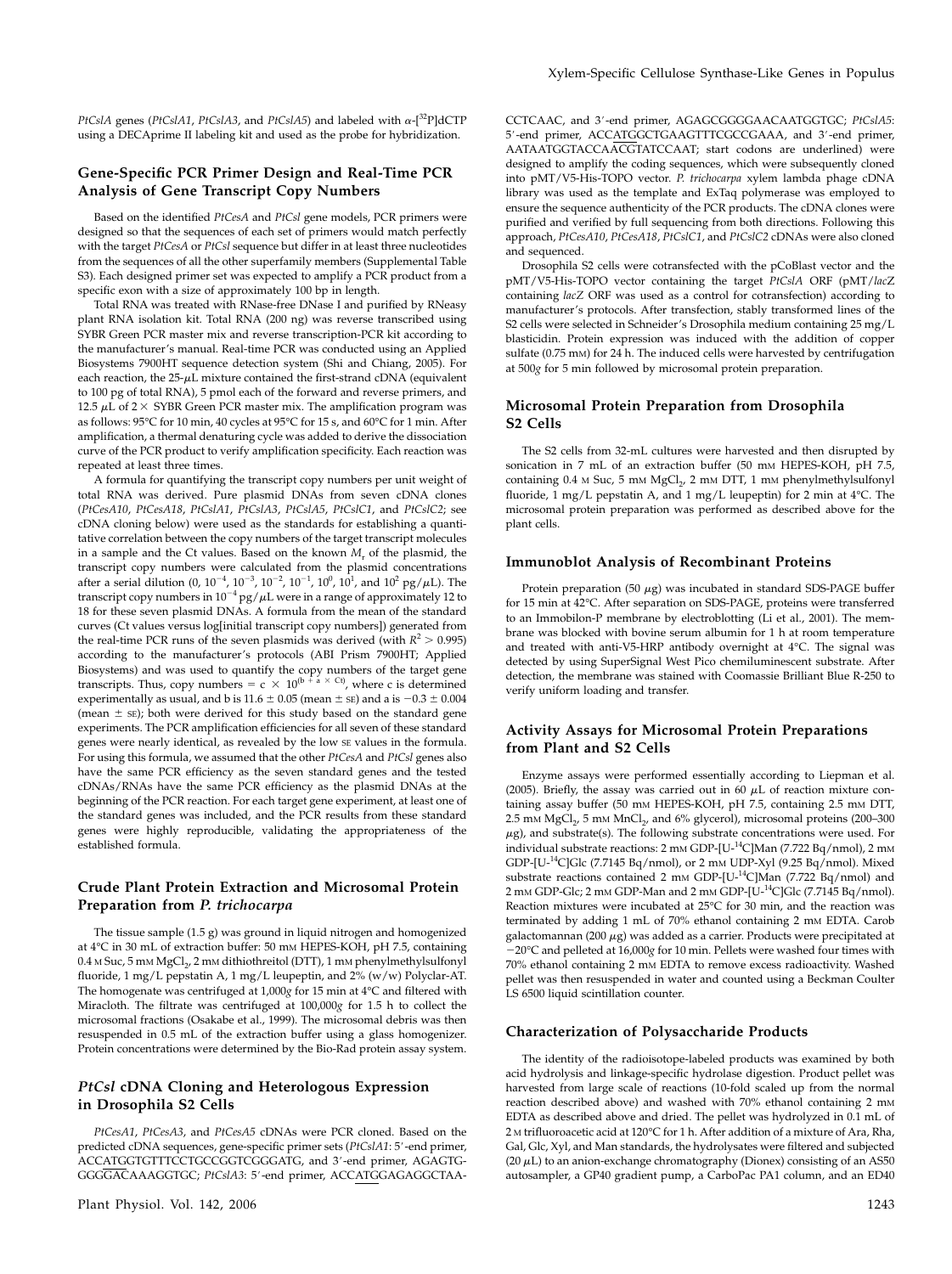electrochemical detector using water as the eluent at a flow rate of 1.2 mL  $\text{min}^{-1}$ . Before each sample injection, the column was washed and equilibrated with 200 mN NaOH for 20 min, with 400 mN NaOH as the post column mobile phase at a flow rate of  $0.15 \text{ mL min}^{-1}$ . The system afforded a well separation and detection of the six sugars. The eluents corresponding to each sugar were collected and counted (Beckman Coulter LS 6500).

For hydrolase digestions, manufacturer's protocols were followed. The in vitro product pellet was resuspended in 150  $\mu$ L of buffer [0.1 M Gly-NaOH, pH 8.8, for endo- $\beta$ -D-(1 $\rightarrow$ 4)-mannanase, 0.1 M AcONa-AcOH, pH 4.5, for endocellulase, and 0.1 M AcONa-AcOH, pH 4.0, for endo- $\beta$ -D- $(1\rightarrow 3)$ -glucanase] and hydrolyzed with 10 mU of the hydrolytic enzyme for 1 h at 40°C. After hydrolysis, 1.3 mL of 70% ethanol containing 2 mm EDTA and 200  $\mu$ g carob galactomannan were added to the reaction mixture, which was precipitated at  $-20$ °C for 1 h and pelleted at 16,000g for 10 min. The radioactivities of the supernatant and pellet were counted (Beckman Coulter LS 6500) separately.

#### Supplemental Data

The following materials are available in the online version of this article.

Supplemental Figure S1. Cladogram of the CesA genes from Arabidopsis and poplar genomes.

Supplemental Table S1. The gene loci of PtCesA and PtCsl members.

Supplemental Table S2. CesA sequence homology between Arabidopsis and P. trichocarpa.

Supplemental Table S3. List of real-time PCR primers.

Supplemental Table S4. Transcript copy numbers of the partial putative PtCsl genes.

#### ACKNOWLEDGMENTS

We thank Prof. Hou-min Chang (North Carolina State University) and our lab members, Dr. Rui Katahira and Dr. Ting-Feng Yeh, for their assistance on the use of the Dionex anion-exchange chromatography for sugar analysis. We are grateful for the sequence information produced by the U.S. Department of Energy Joint Genome Institute (http://www.jgi.doe.gov).

Received July 12, 2006; accepted August 28, 2006; published September 1, 2006.

#### LITERATURE CITED

- Adams E (1976) Catalytic aspects of enzymatic racemization. Adv Enzymol Relat Areas Mol Biol 44: 69–138
- Altschul SF, Madden TL, Schäffer AA, Zhang J, Zhang Z, Miller W, Lipman DJ (1997) Gapped BLAST and PSI-BLAST: a new generation of protein database search programs. Nucleic Acids Res 25: 3389–3402
- Aspeborg H, Schrader J, Coutinho PM, Stam M, Kallas A, Djerbi S, Nilsson P, Denman S, Amini B, Sterky F, et al (2005) Carbohydrateactive enzymes involved in the secondary cell wall biogenesis in hybrid aspen. Plant Physiol 137: 983–997
- Bailey RW, Hassid WZ (1966) Xylan synthesis from uridine-diphosphate-D-xylose by particulate preparations from immature corncobs. Proc Natl Acad Sci USA 56: 1586–1593
- Brown RM Jr, Montezinos D (1976) Cellulose microfibrils: visualization of biosynthetic and orienting complexes in association with the plasma membrane. Proc Natl Acad Sci USA 73: 143–147
- Burton RA, Wilson SM, Hrmova M, Harvey AJ, Shirley NJ, Medhurst A, Stone BA, Newbigin EJ, Bacic A, Fincher GB (2006) Cellulose synthaselike CslF genes mediate the synthesis of cell wall  $(1,3;1,4)$ - $\beta$ -D-glucans. Science 311: 1940–1942
- Campbell JA, Davies GJ, Bulone V, Henrissat B (1997) A classification of nucleotide-diphospho-sugar glycosyltransferases based on amino acid sequence similarities. Biochem J 326: 929–939
- Carpita N, McCann M (2000) The cell wall. In BB Buchana, W Gruissem, RL Jones, eds, Biochemistry and Molecular Biology of Plants. American Society of Plant Biologists, Rockville, MD, pp 52–108
- Coutinho PM, Deleury E, Henrissat B (2003) The families of carbohydrateactive enzymes in the genomic era. J Appl Glycosci (1999) 50: 241–244
- Creelman RA, Mullet JE (1997) Oligosaccharins, brassinolides, and jasmonates: nontraditional regulators of plant growth, development, and gene expression. Plant Cell 9: 1211–1223
- Cutler S, Somerville C (1997) Cloning in silico. Curr Biol 7: R108–R111
- Dalessandro G, Northcote DH (1977) Changes in enzymic activities of nucleoside diphosphate sugar interconversions during differentiation of cambium to xylem in pine and fir. Biochem J 162: 281–288
- Delmer DP (1999) Cellulose biosynthesis: exciting times for a difficult field of study. Annu Rev Plant Physiol Plant Mol Biol 50: 245–276
- Dhugga KS (2001) Building the wall: genes and enzyme complexes for polysaccharide synthases. Curr Opin Plant Biol 4: 488–493
- Dhugga KS (2005) Plant Golgi cell wall synthesis: from genes to enzyme activities. Proc Natl Acad Sci USA 102: 1815–1816
- Dhugga KS, Barreiro R, Whitten B, Stecca K, Hazebroek J, Randhawa GS, Dolan M, Kinney AJ, Tomes D, Nichols S, et al (2004) Guar seed  $\beta$ -mannan synthase is a member of the cellulose synthase super gene family. Science 303: 363–366
- Djerbi S, Lindskog M, Arvestad L, Sterky F, Teeri TT (2005) The genome sequence of black cottonwood (Populus trichocarpa) reveals 18 conserved cellulose synthase (CesA) genes. Planta 221: 739–746
- Doblin MS, Kurek I, Jacob-Wilk D, Delmer DP (2002) Cellulose biosynthesis in plants: from genes to rosettes. Plant Cell Physiol 43: 1407–1420
- Edwards ME, Dickson CA, Chengappa S, Sidebottom C, Gidley MJ, Reid JSG (1999) Molecular characterization of a membrane-bound galactosyltransferase of plant cell wall matrix polysaccharide biosynthesis. Plant J 19: 691-697
- Faik A, Price NJ, Raikhel NV, Keegstra K (2002) An Arabidopsis gene encoding an a-xylosyltransferase involved in xyloglucan biosynthesis. Proc Natl Acad Sci USA 99: 7797–7802
- Farrokhi N, Burton RA, Brownfield L, Hrmova M, Wilson SM, Bacic A, Fincher GB (2006) Plant cell wall biosynthesis: genetic, biochemical and functional genomics approaches to the identification of key genes. Plant Biotechnol J 4: 145–167
- Fengel D, Wegener G (1979) Hydrolysis of polysaccharides with trifluoroacetic acid and its application to rapid wood and pulp analysis. In RM Brown Jr, L Jurasek, eds, Hydrolysis of Cellulose: Mechanisms of Enzymatic and Acid Catalysis. Advances in Chemistry Series No. 181. ACS, Appleton, WI, pp 145–158
- Fengel D, Wegener G (1984) Chemical composition and analysis of wood. In Wood: Chemistry, Ultrastructure, Reactions. Walter de Gruyter, Berlin, pp 26–65
- Gardiner JC, Taylor NG, Turner SR (2003) Control of cellulose synthase complex localization in developing xylem. Plant Cell 15: 1740–1748
- Geisler-Lee J, Geisler M, Coutinho PM, Segerman B, Nishikubo N, Takahashi J, Aspeborg H, Djerbi S, Master E, Andersson-Gunneras S, et al (2006) Poplar carbohydrate-active enzymes. Gene identification and expression analyses. Plant Physiol 140: 946–962
- Gellerstedt G (2001) Pulping chemistry. In DS-N Hon, N Shiraishi, eds, Wood and Cellulose Chemistry, Ed 2. Marcel Dekker, New York, pp 859–905
- Girke T, Lauricha J, Tran H, Keegstra K, Raikhel N (2004) The Cell Wall Navigator Database. A systems-based approach to organismunrestricted mining of protein families involved in cell wall metabolism. Plant Physiol 136: 3003–3008
- Hamann T, Osborne E, Youngs HL, Misson J, Nussaume L, Somerville C (2004) Global expression analysis of CESA and CSL genes in Arabidopsis. Cellulose 11: 279–286
- Hazen SP, Scott CJS, Walton JD (2002) Cellulose synthase-like genes of rice. Plant Physiol 128: 336–340
- Higuchi T (1997) Biochemistry and Molecular Biology of Wood. Springer, New York, pp 131–233
- Hu WJ, Lung J, Harding SA, Popko JL, Ralph J, Stokke DD, Tsai CJ, Chiang VL (1999) Repression of lignin biosynthesis promotes cellulose accumulation and growth in transgenic trees. Nat Biotechnol 17: 808–812
- Jacobs A, Lundqvist J, Stalbrand H, Tjerneld F, Dahlman O (2002) Characterization of water-soluble hemicelluloses from spruce and aspen employing SEC/MALDI mass spectroscopy. Carbohydr Res 337: 711–717
- Keegstra K, Raikhel N (2001) Plant glycosyltransferases. Curr Opin Plant Biol 4: 219–224